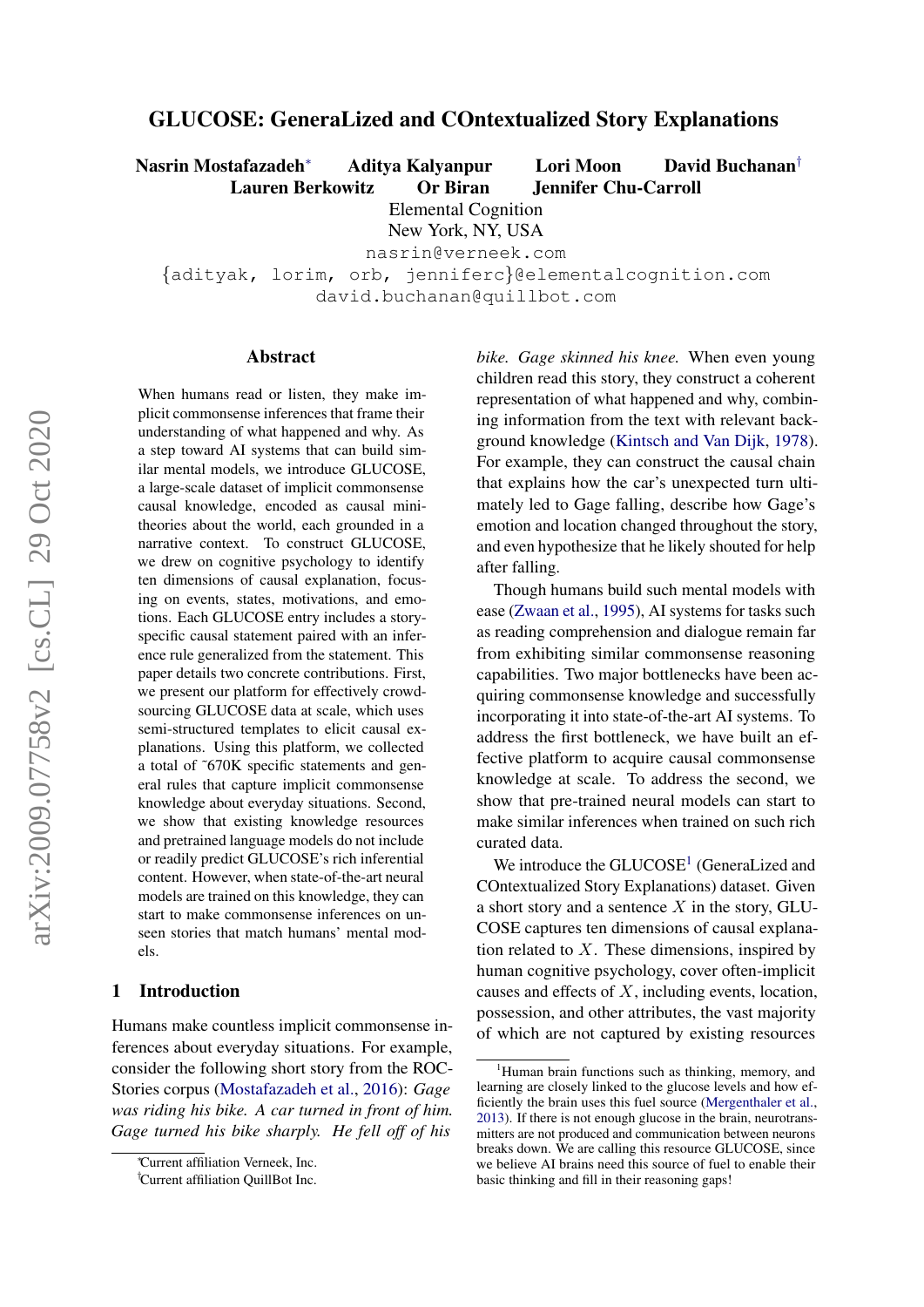<span id="page-1-1"></span>

| <b>Dimension</b>                                            | <b>Semi-structured Specific Statement and Inference Rule:</b> antecedent <i>connective</i> consequent                                                                                                                                                                                                                                                                                                                                                  |
|-------------------------------------------------------------|--------------------------------------------------------------------------------------------------------------------------------------------------------------------------------------------------------------------------------------------------------------------------------------------------------------------------------------------------------------------------------------------------------------------------------------------------------|
| 1: Event that<br>directly causes<br>or enables $X$          | A car turned in front of him Causes/Enables Gage turned his bike<br>preposition object<br>subject verb<br>subject verb<br>object<br>Something <sub>A</sub> turns in front of Something <sub>B</sub> (that is Someone <sub>A</sub> 's vehicle) Causes/Enables<br>subject<br>verb<br>preposition<br>object<br>Someone <sub>A</sub> turns Something <sub>B</sub> away from Something <sub>A</sub><br>object1<br>object2<br>subject<br>verb<br>preposition |
| 2: Emotion or<br>basic human<br>drive that<br>motivates $X$ | Gage wants safety <i>Causes/Enables</i> Gage turned his bike<br>subject verb<br>object<br>subject<br>object<br>verb<br>Someone <sub>A</sub> wants safety <i>causes/Enables</i> Someone <sub>A</sub> moves away from Something <sub>A</sub> (that is dangerous)<br>subject<br>verb<br>object<br>subject<br>verb<br>preposition<br>object                                                                                                                |
| 3: Location<br>state that<br>enables $X$                    | Gage was close to a car <i>Enables</i> Gage turned his bike away from the car<br>subject verb preposition object<br>subject verb<br>object1<br>preposition<br>object2<br>Someone <sub>A</sub> is close to Something <sub>A</sub> Enables Someone <sub>A</sub> moves away from Something <sub>A</sub><br>$\check{verb}$<br>subject<br>verb preposition<br>object<br>subject<br>preposition<br>object                                                    |
| 4: Possession<br>state that<br>enables $X$                  | Gage possesses a bike <i>Enables</i> Gage turned his bike<br>subject<br>verb<br>subject verb<br>object<br>object<br>Someone <sub>A</sub> possesses Something <sub>A</sub> Enables Someone <sub>A</sub> moves Something <sub>A</sub><br>subject<br>verb<br>object<br>subject<br>verb<br>object                                                                                                                                                          |
|                                                             | 5: Other attributes enabling $X: N/A$ (the dimension is not applicable for this example)                                                                                                                                                                                                                                                                                                                                                               |
| 6: Event that $X$<br>directly causes<br>or enables          | Gage turned his bike Causes/Enables He fell off his bike<br>subject verb<br>object<br>subject verb<br>object<br>Someone A turns Something B (that is Someone A's vehicle) Causes/Enables Someone A falls off Something B<br>subject<br>object<br>subject<br>verb<br>object<br>verb                                                                                                                                                                     |
|                                                             | 7: An emotion that is caused by $X: N/A$                                                                                                                                                                                                                                                                                                                                                                                                               |
| 8: A change in<br>location that $X$<br>results in           | Gage turned his bike away from the car <i>Results in</i> Gage was further from the car<br>subject verb<br>obiect1<br>preposition<br>object2<br>subject verb object1 preposition object2<br>Someone <sub>A</sub> moves away from Something <sub>A</sub> Results in Someone <sub>A</sub> is further from Something <sub>A</sub><br>subject<br>$\check{v}$<br>object<br>subject<br>verb<br>preposition<br>preposition<br>object                           |
|                                                             | 9: A change of possession that $X$ results in: N/A                                                                                                                                                                                                                                                                                                                                                                                                     |
|                                                             | 10: Other changes in property that $X$ results in: N/A                                                                                                                                                                                                                                                                                                                                                                                                 |

Table 1: Entries in the GLUCOSE dataset that explain the Gage story around the sentence X= *Gage turned his bike sharply*. White and gray rows show specific statements and general rules, respectively. The syntactic slots used for constructing each semi-structured entry are shown underneath it.

and models. Importantly, GLUCOSE encodes commonsense knowledge in the form of semi-structured inference rules<sup>[2](#page-1-0)</sup> (mini-theories about the world), each grounded in a specific story. As the examples in Table [1](#page-1-1) demonstrate, the specific statements exemplify how the general rules can be grounded in a particular context.

To facilitate acquisition at scale, we designed an effective multi-stage crowdsourcing platform and used it to acquire more than 670K GLUCOSE annotations in the context of children's stories. Our analysis shows that these explanations extend substantially beyond the scope of the existing knowledge resources.

Given the breadth of commonsense knowledge

needed for real-world inference tasks, no static knowledge source is expected to provide sufficient coverage. GLUCOSE's key contribution is enabling models to dynamically produce general inference rules to explain novel scenarios. To systematically evaluate such models, we present an evaluation task where given a story  $S$ , a sentence  $X$ , and dimension  $d$ , a model predicts relevant specific and general rules as captured in GLUCOSE. We evaluate on the task using a curated test set, based on novel stories not used for any training purposes. We show a strong correlation between human and automatic evaluation metrics, which makes systematic and reliable evaluation of models feasible. We show that pre-trained neural models perform poorly on the task; however, when finetuned on GLUCOSE data, they are able to generate commonsense explanations that rival humans'.

<span id="page-1-0"></span><sup>&</sup>lt;sup>2</sup>We will use "inference rule" and "explanation" interchangeably: the "explanations" we are interested in are inference rules that explain a given sentence's causes and effects.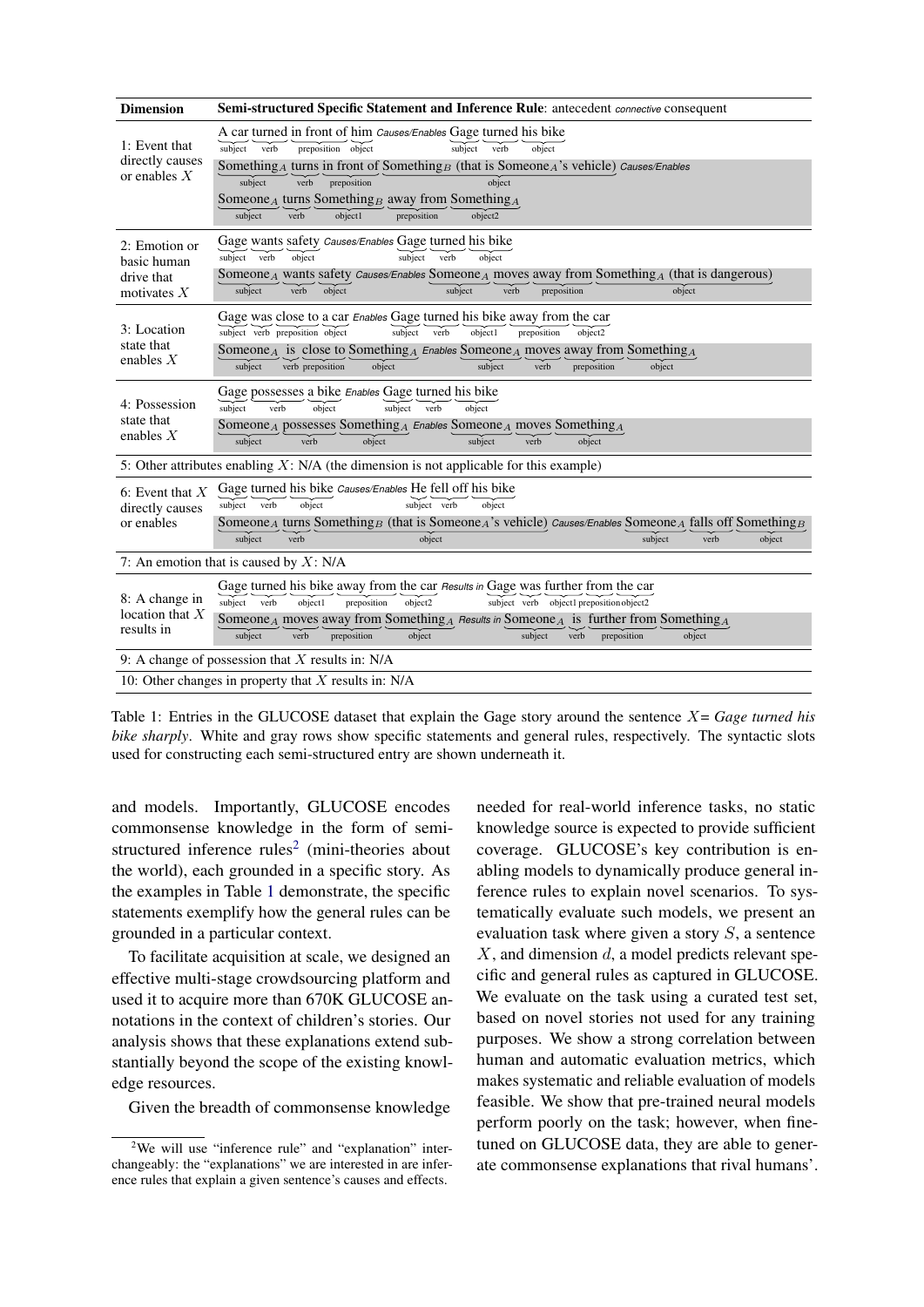This finding supports our hypothesis that a promising recipe for giving machines commonsense is to use quality-monitored crowdsourced commonsense knowledge for training neural models that have preexisting lexical and conceptual knowledge.

### 2 Related Work

Recently, there has been a renewed interest in commonsense reasoning [\(Talmor et al.,](#page-10-1) [2019;](#page-10-1) [Tandon](#page-10-2) [et al.,](#page-10-2) [2019;](#page-10-2) [Rashkin et al.,](#page-10-3) [2018a;](#page-10-3) [Zellers et al.,](#page-10-4) [2018\)](#page-10-4), further fostered by the increasing need for explainable AI systems [\(Yang et al.,](#page-10-5) [2018\)](#page-10-5).

One well-known type of commonsense knowledge is script knowledge, defined by [Schank and](#page-10-6) [Abelson](#page-10-6) [\(1977\)](#page-10-6) as structured knowledge about stereotypical event sequences and their participants. However, manual encoding of such knowledge is notoriously unscalable and brittle. A more recent line of work is unsupervised learning of "narrative schemas" [\(Chambers and Juraf](#page-9-2)[sky,](#page-9-2) [2008,](#page-9-2) [2009;](#page-9-3) [Balasubramanian et al.,](#page-9-4) [2013;](#page-9-4) [Sha et al.,](#page-10-7) [2016\)](#page-10-7), where common event sequences are automatically induced from large corpora. While promising, this approach has not produced high-quality knowledge usable for downstream tasks at scale [\(Mostafazadeh et al.,](#page-10-0) [2016\)](#page-10-0). Furthermore, since commonsense knowledge is often implicit, such corpus-based methods are unlikely to induce implicit commonsense inferences [\(Gordon and Van Durme,](#page-9-5) [2013\)](#page-9-5). In contrast, our data collection framework has enabled us to acquire high-quality and robust commonsense knowledge, including often unstated rules such as "Someone<sub>A</sub> gives Someone<sub>B</sub> Something<sub>A</sub> Results in Someone<sub>B</sub> possesses Something<sub>A</sub>" or "Someone<sub>A</sub> is at Somewhere<sub>A</sub> *Enables* Someone<sub>A</sub> puts Something<sub>A</sub> at Somewhere<sub>A</sub>".

The most fruitful efforts to date for acquiring commonsense knowledge have been crowdsourced knowledge resources. ConceptNet [\(Speer et al.,](#page-10-8) [2017\)](#page-10-8), a partially-crowdsourced resource, is a relational knowledge graph that connects short naturallanguage phrases via semantic edges. Most ConceptNet knowledge is taxonomic, consisting of factoids like "apple *is a* fruit", however, it also includes some causal relations, e.g., "kill *is motivated by* revenge." Despite its broad coverage, ConceptNet has been found to be noisy [\(Zhou et al.,](#page-11-1) [2019\)](#page-11-1). Its knowledge also lacks context, hampering accurate application at inference time, e.g., "kill *requires* eat breakfast" is hard to make sense of

without more context.

A more directly relevant resource is ATOMIC [\(Sap et al.,](#page-10-9) [2019\)](#page-10-9), which consists of 877K textual descriptions of if-then knowledge. Each entry describes a likely cause/effect of one of 24K+ events. ATOMIC entries are organized into nine categories such as xIntent (PersonX's intention) and xEffect (effect on PersonX). For instance, "PersonX makes PersonY's coffee xEffect PersonX gets thanked". ATOMIC is a great step forward in acquiring highquality inferential knowledge. However, it has two main shortcomings. First, ATOMIC is noncontextual and conflates knowledge about an event that may have occurred under different scenarios, which hinders interpreting and applying the knowledge in context. For example, the event "PersonX arrives the next day" has xIntents "to go on vacation" and "to attend a reunion," and xEffects "get time to relax" and "meet some friends." Although each xIntent should be associated with only one of the xEffects, such dependencies are not encoded in ATOMIC. As a result, ATOMIC cannot be used to determine which xEffect is more likely given an xIntent. GLUCOSE addresses this by grounding each piece of inferential knowledge to a particular story context consistent across dimensions.

Second, events and relations in ATOMIC are person centric; agentless events are not covered, and each relation is either about PersonX or PersonY. As a result, ATOMIC cannot describe events involving common entity types such as places, things, or groups of people, nor can it encode causes and effects other than to PersonX and their peers. In GLUCOSE, sentence X can describe any event/state, and GLUCOSE general rules can refer to indexed variables such as "Someone $_A$ " or "Somewhere $_{C}$ ." Beyond these major shortcomings, ATOMIC also does not cover many commonsense knowledge types in GLUCOSE, including change of attributes such as location, which will be further discussed in Section [4.3.](#page-4-0)

### 3 The Knowledge Model of GLUCOSE

GLUCOSE has a unique take on explaining story events. As illustrated in Table [1,](#page-1-1) each story is explained through ten causal dimensions. The semistructured explanation for each dimension includes both a specific statement and a general rule.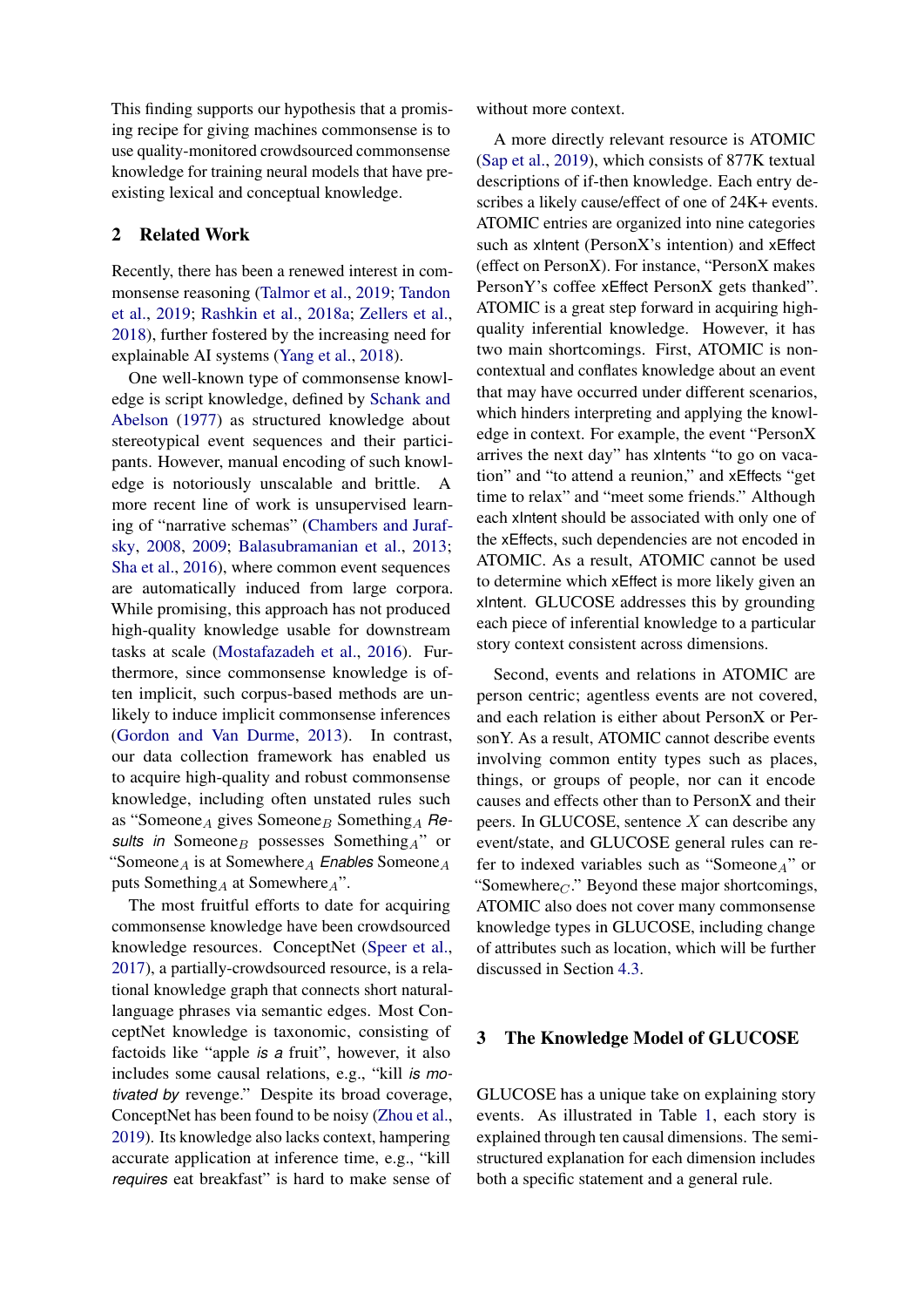#### 3.1 Causal Dimensions of Explanation

One of our main contributions is the identification of ten causal dimensions of explanation in the context of narratives, for which we can reliably collect high quality data from lay crowd workers. Cognitive psychology research on human comprehension of narratives [\(Kintsch and Van Dijk,](#page-9-0) [1978;](#page-9-0) [Zwaan](#page-11-2) [and Radvansky,](#page-11-2) [1998;](#page-11-2) [Grazzani et al.,](#page-9-6) [2018\)](#page-9-6) suggests that humans primarily focus on events, their timeline, locations of entities throughout the story, causes and motivations of events, and emotional trajectory of characters.

Based on this research, GLUCOSE dimensions are designed to focus on causal reasoning around events and states, eliciting event causal chains, character motivations, emotions, naive psychology, and change of attributes such as location and possessions to core story entities. For an event or state  $X$ stated in a sentence, we categorize the dimensions of causality into events and states happening *before* X and those occurring *after* X. Each category includes five dimensions, as shown in Table [1.](#page-1-1) The precise definition and scope of these ten dimensions are the result of multiple pilot studies with crowd workers to identify intuitive and distinguishable causal dimensions, so that the overlap among dimensions is minimized and the agreement among workers is maximized.

### 3.2 Semi-structured Inference Rules

To uncover what constitutes a good explanation, we ran several pilot studies exploring how people define, generate, and present explanations about short stories. We concluded that in order to achieve some consensus among explanations and to facilitate further processing and evaluation, the explanations should not be entirely free-form. Instead, we represent them as semi-structured inference rules whose expressivity lies between free text and logical forms. Each rule takes the form "antecedent *connective* consequent," where the antecedent and consequent are composed by filling in syntactic slots for subject, verb, object(s), and preposition(s). For some dimensions, slot-filling involves choosing from a predefined list, e.g., dimension 2, which states a motivating emotion or basic human drive, limits its verb choices to *feel, want*, and *like*. Details regarding the slots can be found in Appendix A.

To eliminate the need for pronoun resolution when applying our general rules, variables are in-

dexed, such as "Someone $_A$ " and "Something $_A$  and Something<sub>B</sub>", to refer to the same entities on both sides of the rule. Each variable can be further elaborated using an *attribute phrase* in the form of a relative clause, e.g., "Somewhere $_C$  (that is Someone $_A$ 's location)." Our studies indicate that this format gives the explainers sufficient expressivity to convey their reasoning, yet constrains the resulting explanations enough to identify commonalities between them. Note that the semi-structured rules are deterministically converted to natural language form by simply concatenating all the filled slots. Table [1](#page-1-1) shows examples of semi-structured GLUCOSE explanations.

### 3.3 Generalized and Contextualized

Each GLUCOSE explanation is stated both as a specific statement (grounded in a given context) and a corresponding general rule (applicable to other contexts). Research in cognitive psychology suggests that humans typically choose which of an event's many causes to cite based on its relevance to the context [\(Miller,](#page-9-7) [2019\)](#page-9-7). Hence, grounding explanations in context is crucial for acquiring accurate explanations. Furthermore, it has been shown that human explanations take situation-specific information and link it to pre-existing knowledge about the world; people explain by appealing to broader theories that enable generalization [\(Lombrozo,](#page-9-8) [2006\)](#page-9-8). Also, there is evidence that explanations and generalizations help scaffold cognitive development in humans [\(Busch et al.,](#page-9-9) [2018\)](#page-9-9), which can potentially play a role in the learning capabilities of AI systems as well. By explicitly stating general rules as mini-theories of how the world works, GLUCOSE seeks to enable better generalization and causal reasoning in future AI systems.

#### 4 The GLUCOSE Dataset

#### 4.1 Data Acquisition Platform

To enable developing models that can build mental models of narratives, we aimed to crowdsource a large, quality-monitored dataset. Beyond the scalability benefits, using crowd workers (as opposed to a small set of expert annotators) ensures diversity of thought, thus broadening coverage of a commonsense knowledge resource.

The annotation task is complex: it requires annotators to understand different causal dimensions in a variety of contexts and to come up with generalized theories beyond the story context. For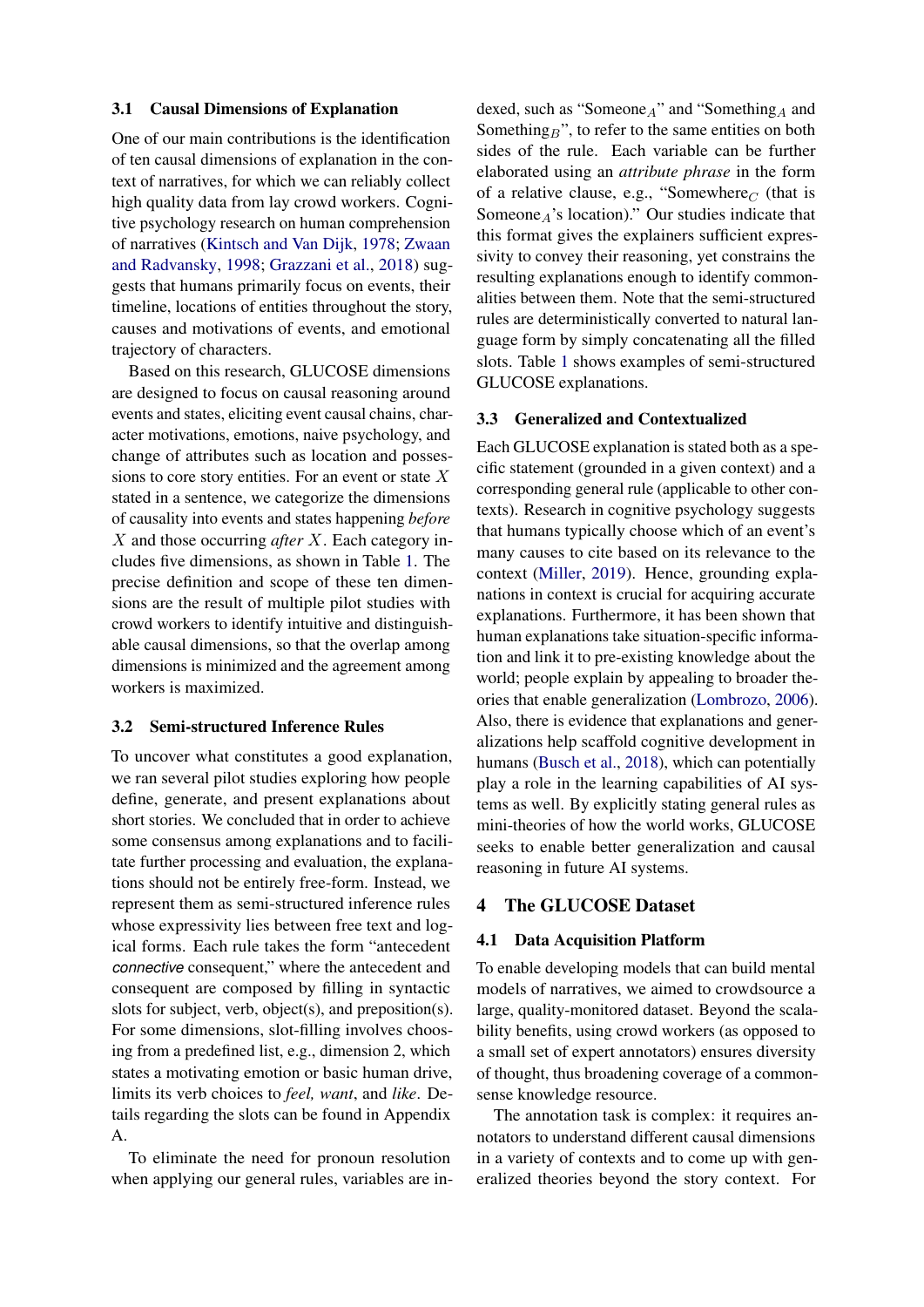strict quality control, we designed a three-stage knowledge acquisition pipeline for crowdsourcing the GLUCOSE dataset on the Amazon Mechanical Turk (Mturk) Platform. The workers first go through a qualification test<sup>[3](#page-4-1)</sup> where they must score at least 90% on 10 multiple-choice questions on select GLUCOSE dimensions. Next, qualified workers can work on the main GLUCOSE data collection task: given a story  $S$  and a story sentence  $X$ , they are asked to fill in (allowing for nonapplicable) all ten GLUCOSE dimensions, getting step-by-step guidance from the GLUCOSE data acquisition UI.[4](#page-4-2) To ensure data consistency, the same workers answer all dimensions for an S, X pair. Finally, the submissions are reviewed by an expert who rates each worker on a scale from 0 to 3, and provides feedback on how to improve. Our final UIs are the result of more than six rounds of pilot studies, iteratively improving the interaction elements, functionality, dimension definitions, instructions, and examples.<sup>[5](#page-4-3)</sup> See Appendix B for more details on our crowdsourcing pipeline.<sup>[6](#page-4-4)</sup>

## 4.2 Dataset Composition and Statistics

Our source of stories for the GLUCOSE dataset is ROCStories [\(Mostafazadeh et al.,](#page-10-0) [2016\)](#page-10-0). ROCStories consists of crowdsourced five-sentence everyday stories rich in causal and temporal relations, making them ideal for acquiring commonsense knowledge. We focus on children's stories due to their simpler language and concepts. We com-puted an estimated target age<sup>[7](#page-4-5)</sup> for each story and sampled from the 5–8 age group. To ensure diverse viewpoints and hypotheses, each S, X pair was assigned to three workers. Data collection statistics are shown in Table [2](#page-4-6) and Figure [1.](#page-4-7)

As Figure [1](#page-4-7) shows, the causal dimensions (1 and 6) have the most representation (18.1% and 16.4%, respectively). As our examples in Table [1](#page-1-1) show, specific statements for these dimensions sometimes

<span id="page-4-6"></span>

| # total annotations<br># total pair of rules<br># total unique stories $S$ | $\tilde{C}$ 670K<br>$\tilde{c}$ 335K<br>4,881 |
|----------------------------------------------------------------------------|-----------------------------------------------|
| # workers participated                                                     | 371                                           |
| Avg $#$ of submissions by a worker                                         | 130.7                                         |
| Max # of submissions by a worker                                           | 3,757                                         |
| Avg minutes of work time / submission                                      | 8.78                                          |
| Avg payment / submission                                                   | \$1.60                                        |
| Avg $#$ of dimensions filled in / submission                               | 4.5                                           |
|                                                                            |                                               |

Table 2: Statistics about the GLUCOSE dataset.

<span id="page-4-7"></span>

Figure 1: Number of rules collected for each dimension. Dimensions 1 and 6 have the most representation, while dimensions 9 and 10 are most often marked as not applicable.

define a causal connection over paraphrases of story sentences<sup>[8](#page-4-8)</sup>, rather than introduce novel non-story content in either the antecedent or the consequent. To estimate how prevalent this phenomenon is, we manually evaluated 100 random samples of specific rules for each of dimensions 1 and 6. We found that for 66% and 63% of the samples, for dimensions 1 and 6 respectively, at least one of the annotators contributed statements that contained inferences with non-story content. The new content includes events that are likely to follow from the story as well as world knowledge about story entities.

#### <span id="page-4-0"></span>4.3 Comparison to Other Resources

To assess the novelty of GLUCOSE knowledge, we compared its coverage against that of the two most relevant commonsense resources: Concept-Net and ATOMIC.<sup>[9](#page-4-9)</sup> We performed a best-effort mapping from GLUCOSE dimensions to relations in ConceptNet and ATOMIC. For example, GLU-COSE dimensions 1 and 6 are mapped to Concept-Net's *Causes*, *HasSubevent*, *HasPrerequisite*, and to ATOMIC's *xEffect* and *oEffect*. For all mappings see Appendix A.

Since all three resources contain mostly naturallanguage entries, it is not possible to automatically quantify their precise overlap, so we adopted a

<span id="page-4-2"></span><span id="page-4-1"></span><sup>&</sup>lt;sup>3</sup>GLUCOSE qualification UI: <https://bit.ly/34Pej0N>

<sup>4</sup>GLUCOSE main knowledge acquisition UI: [https://bit.ly/](https://bit.ly/2R8XcTt) [2R8XcTt](https://bit.ly/2R8XcTt)

<span id="page-4-3"></span><sup>&</sup>lt;sup>5</sup>Our pilot studies helped narrow our dimensions from 18 down to 10 which workers could reliably distinguish. Notably, we collapsed Enable and Cause on which workers had significant disagreement.

<span id="page-4-4"></span><sup>&</sup>lt;sup>6</sup>Additional information about the pipeline and data quality management can be found at <https://tinyurl.com/y2pn5cgl>

<span id="page-4-5"></span> $7$ Target age of individual stories was judged by age-ofacquisition and readability tests: Flesch-Kincaid Grade Level, the Coleman-Liau Index, and the Dale-Chall formula [\(Kuper](#page-9-10)[man et al.,](#page-9-10) [2012\)](#page-9-10). It is important to note that this method depends on vocabulary and does not ensure that all content is appropriate for children in this age group.

<span id="page-4-8"></span><sup>&</sup>lt;sup>8</sup>It is important to note that, even if the antecedent and consequent are both in the story, making the causal link between them explicit is considered to have fulfilled the purpose of providing common sense knowledge.

<span id="page-4-9"></span><sup>&</sup>lt;sup>9</sup>Note that [\(Rashkin et al.,](#page-10-10) [2018a\)](#page-10-3) and (Rashkin et al., [2018b\)](#page-10-10) are in essence a subset of ATOMIC, and hence, have even lower coverage compared with GLUCOSE.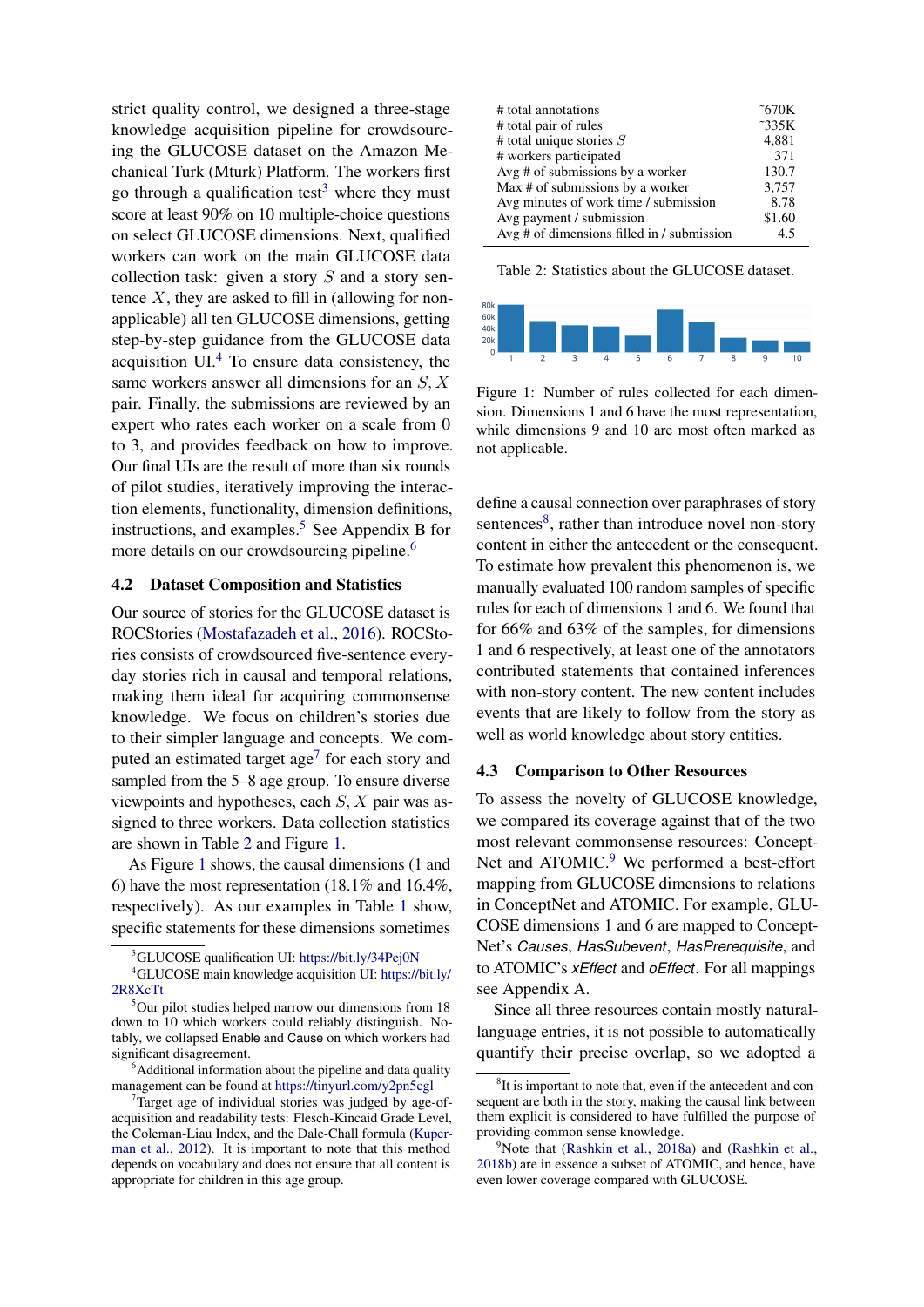<span id="page-5-1"></span>

| Dimension                          |  |                                     |            |       | 10    |
|------------------------------------|--|-------------------------------------|------------|-------|-------|
| ConceptNet $1.2\%$ 0.3%<br>ATOMIC. |  | 7.8\% 1.2\% 2.9\% 5.3\% 1.8\% 4.9\% | $0\%$ 1.9% | $0\%$ | $0\%$ |

Table 3: Ceiling overlap between GLUCOSE and other resources. Omitted dimensions had no overlap.

lenient evaluation scheme. For each GLUCOSE general rule<sup>[10](#page-5-0)</sup> A *relation* B, we queried each target resource for tuples  $R'(A', B')$ , where  $R'$  is the resource's mapped equivalent of *relation*, and A' and  $B'$  consist of just the main verbs in A and B. Using fuzzy matching on  $A'$  and  $B'$ , we retrieved a large number of hits for the query, then filtered to those with  $>50\%$  lexical overlap with the GLUCOSE rule.

The results, shown in Table [3,](#page-5-1) represent a ceiling in overlap with other resources. The results indicate that GLUCOSE captures extensive commonsense knowledge unavailable in existing resources. Note that GLUCOSE's knowledge model is a superset of ATOMIC's. GLUCOSE is designed to encompass all nine categories of inferential commonsense knowledge that ATOMIC covers, which are captured across different GLUCOSE dimensions. Note that there are definitely some individual pieces of knowledge that have been acquired in ATOMIC which do not exist in GLUCOSE, since some ATOMIC events may not have appeared in the GLUCOSE stories.

### <span id="page-5-4"></span>5 Empirical Evaluation Task

We set up a standalone evaluation task for evaluating models that predict GLUCOSE explanations: given a story  $S$ , a story sentence  $X$ , and a dimension d, provide an explanation in both specific and general forms.

Test Set Curation For a test set on commonsense reasoning to offer accurate and reliable evaluation, it should contain unambiguous examples with clear gold answers. This led to a curation process that identifies examples on which humans have high agreement, as follows: we sampled  $S, X$ pairs annotated by any three workers with the highest quality rating. A dimension  $d$  for  $S, X$  was allowed into the test set if 1)  $d$  was annotated by all three workers, and 2) the three specific statements had a round-robin average sentence-level BLEU

[\(Lin and Och,](#page-9-11) [2004\)](#page-9-11) score<sup>[11](#page-5-2)</sup> above 0.75. Finally, two in-house annotators manually removed cases with typographical or core content errors, resulting in a test set of 500 story/sentence pairs, each with 1-5 dimensions answered.

Human and Automatic Evaluation Human evaluation is crucial for any language generation task. We crowdsourced our human evaluation on MTurk, using a dedicated  $UI<sub>12</sub>$  $UI<sub>12</sub>$  $UI<sub>12</sub>$  asking three of our top-rated crowd workers from the main GLUCOSE crowdsourcing job to rate the predictions. We set up the following evaluation process to ensure calibrated judgments: the judge first reads a story with a highlighted sentence  $X$ , then reads a question about X corresponding to a GLUCOSE dimension. Next, they are shown a shuffled list of candidate answers, each produced by a different system. Finally, the judge rates each candidate answer on a four-point Likert scale: "completely incorrect," "almost incorrect," "almost correct," and "completely correct." To compare system performance, the ratings are mapped to numerical scores of 0–3, which are then averaged.

Automatic evaluation for tasks involving language generation has been a major bottleneck for research [\(Liu et al.,](#page-9-12) [2016;](#page-9-12) [Hashimoto et al.,](#page-9-13) [2019\)](#page-9-13). BLEU's ease of replicability has made it a popular automated metric, but its correlation with human judgement has proven weak on various tasks [\(Novikova et al.,](#page-10-11) [2017;](#page-10-11) [Gatt and Krahmer,](#page-9-14) [2018\)](#page-9-14). For automatic evaluation, we use SacreBLEU [\(Post,](#page-10-12) [2018\)](#page-10-12) with equal weights up to 4-grams at corpuslevel on the three-reference test set. Using pairwise correlation analysis, we found strong correlation between human and BLEU scores on our test set, with correlation coefficients Spearman = 0.891, Pearson = 0.855, and Kendall's  $\tau$  = 0.705, all with  $p$ -value  $< 0.001$ . The high correlation is due to various design choices, including 1) semi-structured inference rules in GLUCOSE are designed to be evaluable, where the structure constrains the variability of the rules, and 2) we minimized the noise in our human evaluation by designing a UI that could collect calibrated ratings from human judges educated about the task. The strong correlation suggests that BLEU is a viable metric for reporting future results on the GLUCOSE test set.

<span id="page-5-0"></span><sup>&</sup>lt;sup>10</sup>We evaluated GLUCOSE's specific statements against ConceptNet, with nearly identical results to those in Table [3.](#page-5-1)

<span id="page-5-2"></span><sup>&</sup>lt;sup>11</sup>We averaged the BLEU scores obtained, in round-robin fashion, by taking one rule as candidate and the other two as references. We used BLEU with equal weights up to 4-grams.

<span id="page-5-3"></span><sup>12</sup>GLUCOSE evaluation UI: <https://bit.ly/2rJWFwy>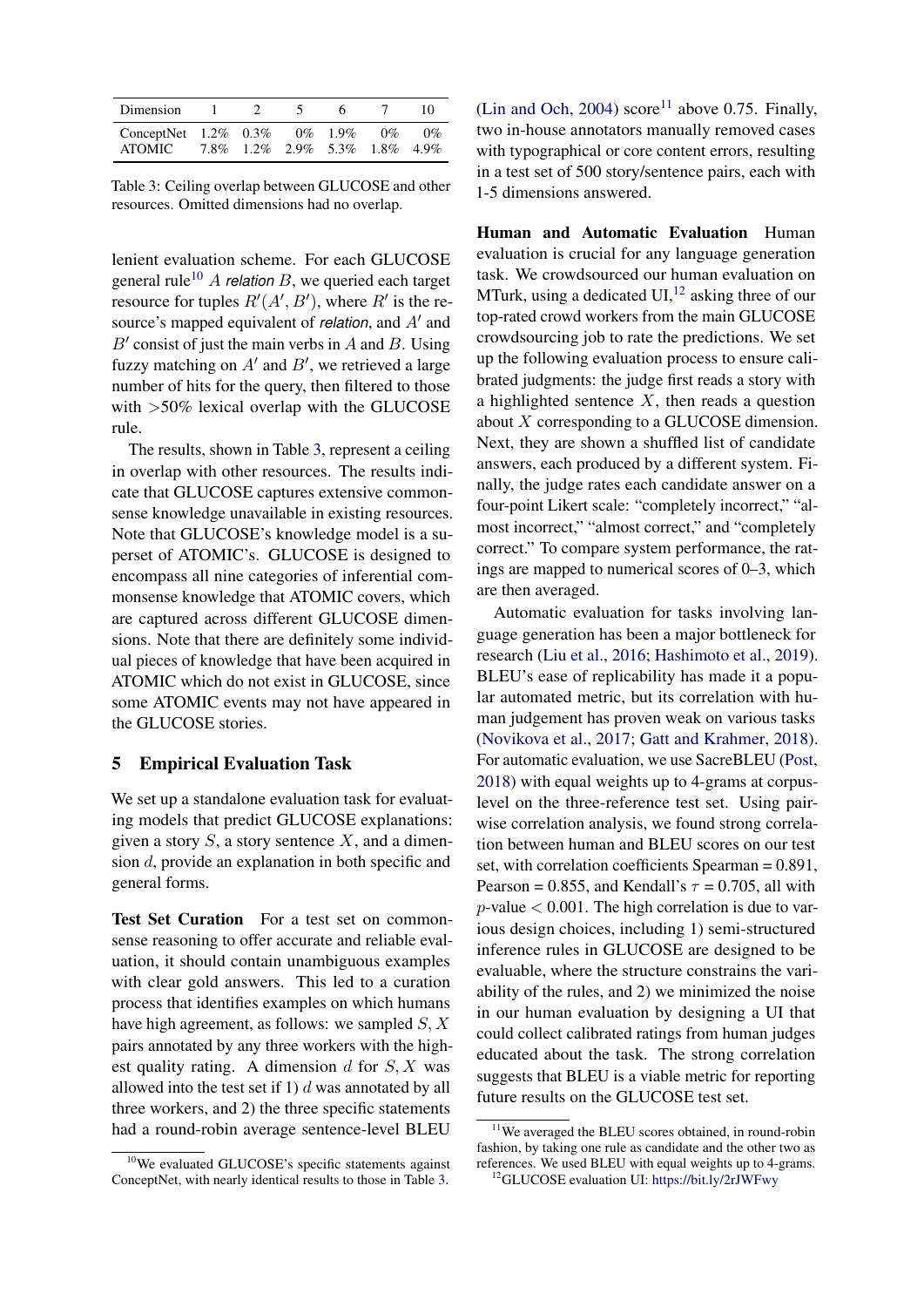### <span id="page-6-2"></span>6 Models

We developed several models for tackling the prediction task described in Section [5.](#page-5-4) The train and development sets for each model consisted of the initial 440K total annotations<sup>[13](#page-6-0)</sup> (in the context of 3,360 stories) in the GLUCOSE dataset, minus the entries that share the context story with the test instances.

Due to their superior performance in sequence prediction, all our neural models use transformer blocks [\(Vaswani et al.,](#page-10-13) [2017\)](#page-10-13), which use multiheaded attention and fully connected layers to encode sequences. For decoding, all models use top-k random sampling [\(Fan et al.,](#page-9-15) [2018\)](#page-9-15). Details on all the models we experimented with can be found in Appendix C.

#### 6.1 Pretrained Language Model (PT-LM)

PT-LM tests what GLUCOSE-like knowledge is captured by the pretrained 774M-parameter GPT-2 [\(Radford et al.,](#page-10-14) [2019\)](#page-10-14) language model. We elicit commonsense explanations from GPT-2 by prompting it with the story followed by sentence  $X$  and a dimension-specific trigger word like "because", and allowing the model to complete the sentence. For best results, we implemented "constrained decoding" by conditioning the GPT-2 model on the input  $S, X$  as context, then generating the next token for a dimension  $d$  as follows: if dimension  $d$ 's template specifies a set of allowable words at the current position—e.g., locative prepositions for dimensions 3 and 8—sample from the options based on their likelihood as conditioned on the preceding tokens. Otherwise, allow sampling freely from the entire vocabulary. See Appendix C for a list of all templates used.

#### 6.2 Models Trained on GLUCOSE

#### 6.2.1 Language Models

We finetuned separate language models for specific and general rules. Each model monolithically covers all ten GLUCOSE dimensions: it generates rules given a dimension indicator as input.[14](#page-6-1) Rules are sampled from the learned distribution  $p(s) = \prod_{i=1}^{n} p(s_i \mid s_1, \dots, s_{i-1})$ , where s is the concatenation of input and output sequences. For all models in this section, we finetuned the PT-LM model described above.

One-sided Generation (1S-LM) One side of a GLUCOSE rule—the antecedent or the consequent, depending on the dimension—is always a paraphrase and/or a generalization of sentence  $X$ . In the one-sided model, we use  $X$  as is for this side of the specific statement; the model generates only the *target* side. Each training example is a text sequence S*#*X*#*d*#answer#EOS*, where d is the dimension number and *answer* is the target side. At test time, the model generates answer characters until it produces an EOS token.

Full Rule Generation (Full-LM) Full-LM learns to produce the complete rule, including the connective and the paraphrase of  $X$ . Instead of just the target side of the rule, the training examples have the full rule as the *answer* portion of the sequence. This allows the model to produce more human-like rules, including paraphrasing and/or generalizing  $X$  appropriately.

#### 6.2.2 Encoder-Decoder Model (Enc-Dec)

Our most complex model is an encoder-decoder transformer model that jointly predicts the specific and general rules. It maximizes  $p(y | x) =$  $\prod_{i=1}^{n} p(y_i | x; y_1, \ldots, y_{i-1})$ , where x is the input and  $y$  is the answer. We obtained the best results by formulating the input as  $#d$ :  $S^*[X]$ , where d is the dimension and  $S^*[X]$  is the story S with sentence  $X$  surrounded by asterisks. We chose to finetune the state-of-the-art T5 model (with 770Mparameters, to be comparable to the size of the LM model), using the same hyperparameters as in [\(Raffel et al.,](#page-10-15) [2020\)](#page-10-15).

### 7 Results and Discussion

Table [4](#page-7-0) shows the results from the models described in Section [6,](#page-6-2) evaluated as per Section [5.](#page-5-4) It shows that Enc-Dec uniformly outperforms all other mod-els, confirming that full visibility into context<sup>[15](#page-6-3)</sup> helps an architecture better learn the intricacies of GLUCOSE rules.

In fact, Enc-Dec performs competitively with humans in many dimensions. The strength of this model's performance in predicting both specific

<span id="page-6-0"></span> $13$ Table [2](#page-4-6) shows the statistics of the final dataset, whereas all training for the models in the paper were conducted before the crowdsourcing of the dataset was finished.

<span id="page-6-1"></span><sup>&</sup>lt;sup>14</sup>We experimented with training separate models for each dimension, which yielded much worse results.

<span id="page-6-3"></span><sup>&</sup>lt;sup>15</sup>A clear drawback of language models is that the model's representation of the ith item depends only on items preceding  $i$ , and not the full input context. We show that better predictions can be made given full visibility into the entire input sequence.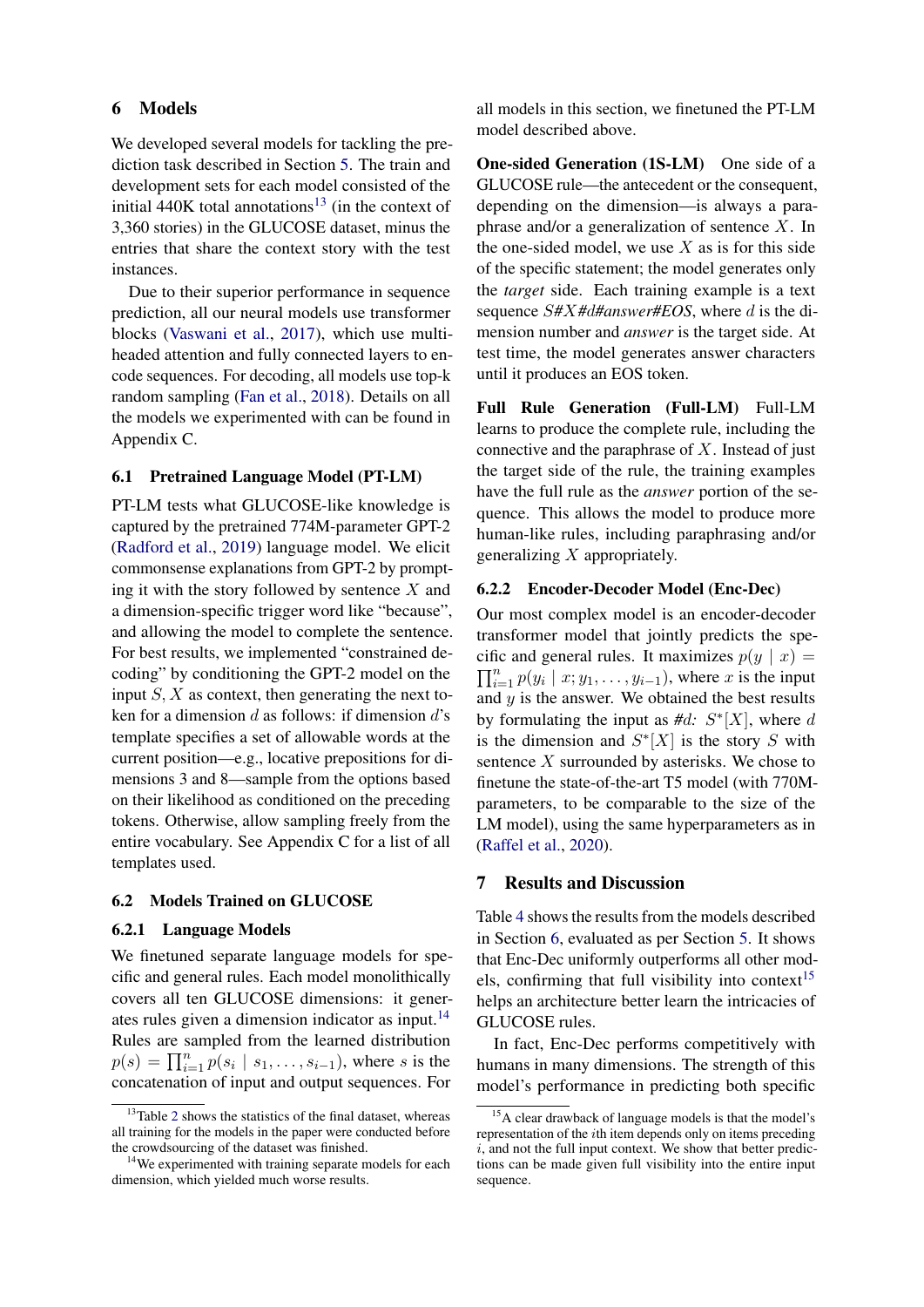<span id="page-7-0"></span>

|          |               |              |         |                  |                                     |               |                |     | Human evaluation scores for dimension               |                                                                                   |              |                |    |   |            |     | <b>BLEU</b> scores for dimension |                                                                                                        |   |    |
|----------|---------------|--------------|---------|------------------|-------------------------------------|---------------|----------------|-----|-----------------------------------------------------|-----------------------------------------------------------------------------------|--------------|----------------|----|---|------------|-----|----------------------------------|--------------------------------------------------------------------------------------------------------|---|----|
| Model    |               | $\mathbf{2}$ | 3       | $\boldsymbol{4}$ | 5.                                  | - 6           | $\overline{7}$ | - 8 | 9                                                   | - 10                                                                              | $\mathbf{1}$ | $\overline{2}$ | -3 | 4 | 5.         | - 6 | 7                                | 8                                                                                                      | 9 | 10 |
| PT-LM    | 0.7           | $\pm 0$      |         |                  |                                     |               |                |     |                                                     | 1.2 1.0 0.6 0.6 0.6 0.9 0.7 1.1 40.7 36.5 31.3 31.4 30.2 32.1 23.1 37.0 40.9 53.1 |              |                |    |   |            |     |                                  |                                                                                                        |   |    |
| $1S-I.M$ |               |              |         |                  | 2.1 2.3 2.2 2.5 2.1 2.1 2.4 2.5     |               |                |     | 21                                                  | 1.8                                                                               |              |                |    |   |            |     |                                  | 55.1 59.6 50.7 65.2 53.1 57.4 55.4 71.7 56.8 67.2                                                      |   |    |
| Full-LM  | $1.6^{\circ}$ | 1.8 2.0      | 1.8 2.1 | 2.0 2.2          | $1.7$ $2.0$ $2.1$ $2.2$<br>1.8      | $1.9$ 1.9 2.1 |                |     | - 1.6<br>$-1.1$                                     | 2.1<br>1.5                                                                        |              |                |    |   |            |     |                                  | 54.7 55.3 51.0 64.4 50.5 58.8 66.2 73.4 32.7 67.0<br>56.4 55.8 57.5 62.7 59.6 59.0 65.8 67.7 53.7 56.2 |   |    |
| Enc-Dec  | 2.3           |              |         |                  | 2.3 2.4 2.5 2.3 2.4 2.5 2.7         |               |                |     | 2.7 2.7 2.6 2.7 2.5* 2.6 2.7 2.8 2.2 2.5*<br>1.9    | $1.7*$                                                                            |              |                |    |   |            |     |                                  | 72.5 73.9 73.8 79.3 70.5 80.2 81.1 86.6 71.7 66.9<br>66.4 67.6 68.5 73.0 69.8 77.6 76.8 86.8 68.6 57.5 |   |    |
| Human    |               |              |         |                  | $2.8$ $2.7*$ 2.8 2.9 $2.5*$ 2.8 2.8 |               |                | 2.8 | $2.9*$<br>$2.5$ 2.6 2.4 2.6 2.4 2.6 2.6 2.6 2.6 $*$ | 3.0<br>2.7                                                                        |              |                |    |   | N/A<br>N/A |     |                                  |                                                                                                        |   |    |

Table 4: Evaluation results for GLUCOSE models. Human evaluation scores are out of 3; BLEU scores are out of 100. Gray and regular rows show results on general and specific rules, respectively. Human model's performance was computed by showing judges a randomly selected answer from the three gold references. We performed paired sample t-tests on the human evaluation scores for each dimension for Full-LM against Enc-Dec, and then again for Enc-Dec against Human. The vast majority of differences are statistically significant at  $p < 0.05$ , with the exceptions noted in asterisk. Note that the dimensions where performance differences are not statistically significant strongly correlate with those with the least amount of data, as shown in Figure [1.](#page-4-7)

<span id="page-7-1"></span>

| Model | Dim 3: A location state that Enables $X$                                                                       | Dim 6: An event that X Causes/Enables                                                                                                                                                    |
|-------|----------------------------------------------------------------------------------------------------------------|------------------------------------------------------------------------------------------------------------------------------------------------------------------------------------------|
| Full- | Karen is at home <i>Enables</i> Karen made a pan<br>of lasagna and brought it to the party                     | Karen made lasagna Causes/Enables Karen ate lasagna                                                                                                                                      |
| LM    | Someone <sub>A</sub> is in Somewhere <sub>A</sub> Enables<br>Someone A makes Something A (that is edi-<br>ble) | Someone <sub>A</sub> cooks Something <sub>A</sub> (that is food) <i>Causes/Enables</i><br>Some People <sub>A</sub> to be turned away because of Something <sub>A</sub> (that is<br>food) |
| Enc-  | Karen is in the kitchen <i>Enables</i> Karen<br>makes a pan of lasagna                                         | Karen makes a pan of lasagna Causes/Enables Karen eats it for a<br>week                                                                                                                  |
| Dec   | Someone $\alpha$ is in a kitchen<br>Enables<br>Someone $_A$ cooks Something $_A$                               | Someone <sub>A</sub> makes Something <sub>A</sub> (that is food) <i>Causes</i> / <i>Enables</i><br>Someone <sub>A</sub> eats Something <sub>A</sub>                                      |
| Human | Karen is in the kitchen <i>Enables</i> Karen made<br>a pan of lasagna                                          | Karen made a pan of lasagna Causes/Enables She brought it to a<br>party                                                                                                                  |
|       | Someone <sub>A</sub> is in a kitchen <i>Enables</i> Some-<br>one A prepares Something A (that is a dish)       | Someone <sub>A</sub> prepares Something <sub>A</sub> (that is a dish) Causes/Enables<br>Someone <sub>A</sub> takes Something <sub>A</sub> to Something <sub>B</sub> (that is an event)   |

Table 5: Example model generations for the input story: *Karen made a pan of lasagna. She brought it to the party. Nobody wanted to eat lasagna. Karen ate it for a week. She became tired of lasagna.* (Sentence X is underlined.) Note that all test stories are unseen in the train or validation set.

and general rules is a testament to the high quality of the GLUCOSE training data. Its worst performance is on general rules for dimensions 5 and 10, which have the lowest number of training points and are the most diverse in content.

Other models perform as expected. PT-LM's poor performance shows that finetuning on our dataset significantly improves the commonsense inference capabilities of LMs. 1S-LM, which only predicts half of an inference rule, outperforms Full-LM in predicting specific statements, but lacks the ability to generalize them. We also tested various other baselines, including an ATOMIC-trained transformer model [\(Bosselut et al.,](#page-9-16) [2019\)](#page-9-16), retrieval of K-nearest-neighbors, and non-contextual variants of the presented models, all of which significantly underperformed the results in Table [4,](#page-7-0) and

are presented in Appendix C.

Our results also show that our best models perform noticeably better on specific statements than on general rules. This is because generating a specific statement involves paraphrasing a story sentence and predicting an antecedent/consequent, while a general rule requires further generalizing the paraphrase and the antecedent/consequent appropriately such that the rule remains a generally valid statement about the world.

Although rule generalization can sometimes be as simple as replacing a named entity (e.g., *Gage*) with a typed variable ( $Someone_A$ ), more often more complex transformations are needed, such as generalizing the action and producing type constraints on variables in the form of attribute phrases. For example, take into account the Enc-Dec results in Table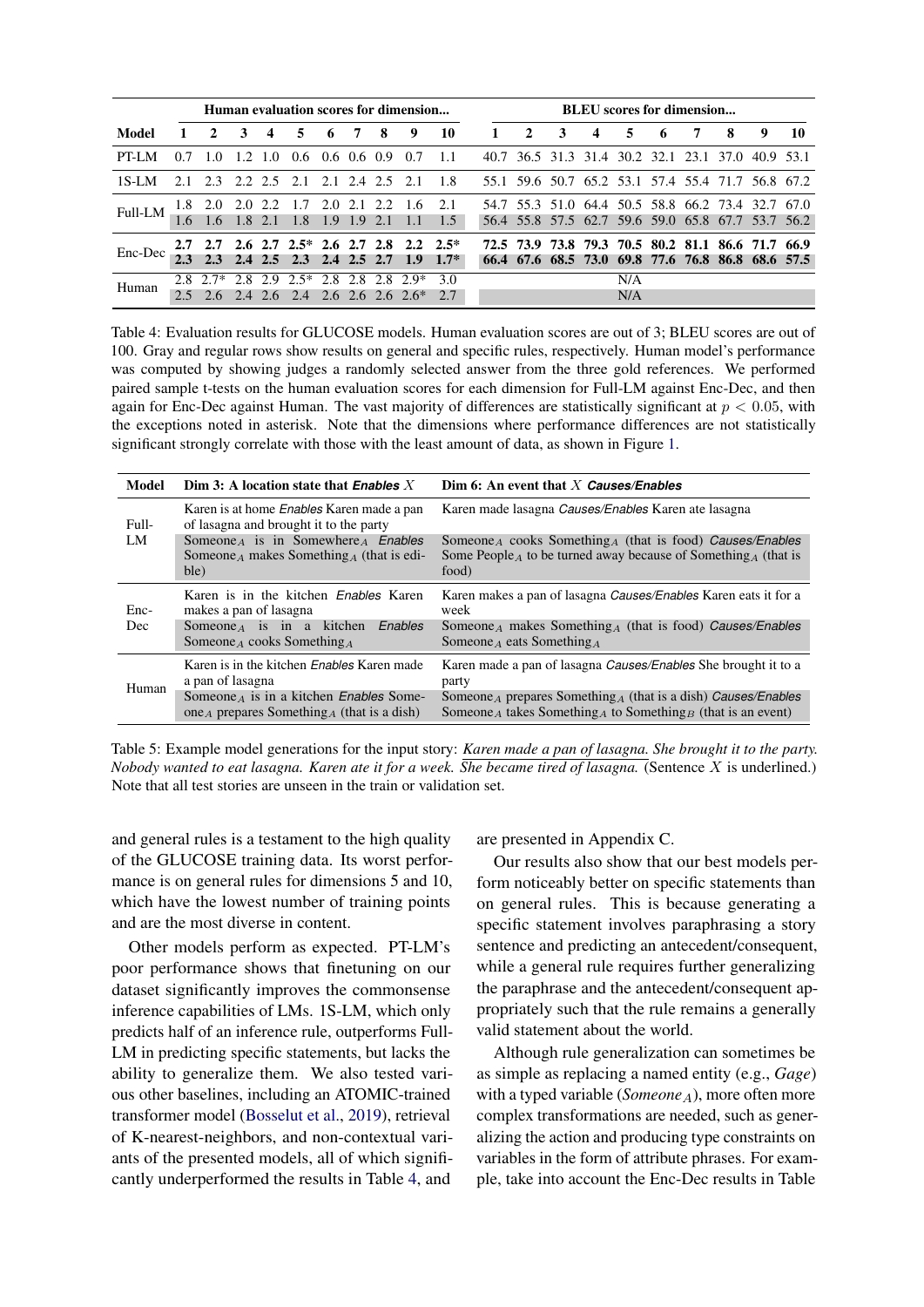[5.](#page-7-1) For dimension 3, the generalization of the story sentence, *Karen makes a pan of lasagna*, included generalizing *Karen* to *Someone*<sub>A</sub> and *makes* a pan *of lasagna* to *cooks Something*<sub>A</sub>. Note that sentence generalizations are dimension-specific: For dimension 6, the generalization of same sentence retains the verb *make* but adds a type constraint to the object, *Something*<sub>A</sub> *(that is a food)*, which is required for making the rule generally valid. Table [1](#page-1-1) shows another complex transformation example where *turning his bike* is generalized into *moves away from Something (that is dangerous)*, that takes into account story context.

Overall, our evaluation results show that the state-of-the-art pre-trained models finetuned on the GLUCOSE dataset are well capable of dynamically producing GLUCOSE-like inference rules on the fly, which is the ultimate usecase of the GLU-COSE dataset. It is important to note that there is still a consistent performance gap between the best-performing model and human's on generating specific statements and general rules, which indicates that there is still a large headroom for improvement on designing better models for generalizable commonsense reasoning.

Note that in our current evaluation setup, we have made the simplifying assumption of evaluating each dimension for each sentence individually, without consideration for consistency across dimensions or across sentences. Joint prediction of all the dimensions and sentences across the story is a considerably more challenging task that can potentially yield more accurate predictions for a downstream task. We encourage the future work to focus on building models that perform joint predictions, which can be readily evaluated using our test-set. It is important to note that static test sets are inherently narrow and prone to hidden curation biases [\(Sharma et al.,](#page-10-16) [2018;](#page-10-16) [Belinkov et al.,](#page-9-17) [2019\)](#page-9-17). We believe that the ultimate evaluation for models that show GLUCOSE-like commonsense reasoning capabilities should be on naturally-occurring arbitrary stories and through our presented human evaluation process. As future work, we are planning to show the value of incorporating GLUCOSE-trained models in other downstream NLP tasks such as reading comprehension and dialog.

# 8 Conclusions

We introduced GLUCOSE, a large-scale dataset of implicit commonsense knowledge, encoded as explanatory mini-theories grounded in a narrative context. The theories are categorized into ten causal dimensions, inspired by cognitive psychology.

We presented our multi-stage pipeline for acquiring semi-structured causal explanations at scale from lay workers, resulting in ˜670K annotations in the context of everyday children's stories. We demonstrated the utility of GLUCOSE data in two ways. First, our analysis showed that GLUCOSE rules capture knowledge not available in existing resources or pre-trained models. Second, in order to evaluate how well AI models can predict GLU-COSE knowledge on novel inputs, the ultimate value of such a dataset, we defined a standalone evaluation task for predicting specific and general inference rules given a story/sentence pair and a dimension. We curated a doubly-vetted test set, developed a platform to facilitate human judgment of system outputs, and validated BLEU as a strong automated evaluation metric. We show that training on GLUCOSE data improves model performances significantly on unseen stories.

Our results validate our hypothesis that a promising approach for imbuing machines with commonsense is to use carefully-crafted data, as in GLU-COSE, to train neural architectures that have a wide range of lexical and conceptual knowledge encoded, as in models pretrained on large corpora. Together with this paper, we release our dataset<sup>[16](#page-8-0)</sup> and models<sup>[17](#page-8-1)</sup>, which we hope will enable the AI research community to explore effective approaches to incorporate commonsense reasoning capabilities into various downstream tasks.

#### Acknowledgments

We would like to thank the hundreds of amazing crowdworkers whose dedication made this work possible. We thank David Ferrucci for his valuable insights and support throughout the GLUCOSE project. We thank Andy Beck for the discussions around the GLUCOSE knowledge model and Jesse Dunietz for his discussions on the paper. We are grateful for the invaluable comments of the anonymous reviewers, Niranjan Balasubramanian, and Owen Rambow on this paper.

<span id="page-8-0"></span><sup>&</sup>lt;sup>16</sup>The GLUCOSE dataset is available for download at [https:](https://tinyurl.com/yyeo92pt) [//tinyurl.com/yyeo92pt.](https://tinyurl.com/yyeo92pt)

<span id="page-8-1"></span><sup>&</sup>lt;sup>17</sup>The trained models and the details on the GLU-COSE data files can be found through [https://github.com/](https://github.com/ElementalCognition/glucose/) [ElementalCognition/glucose/.](https://github.com/ElementalCognition/glucose/)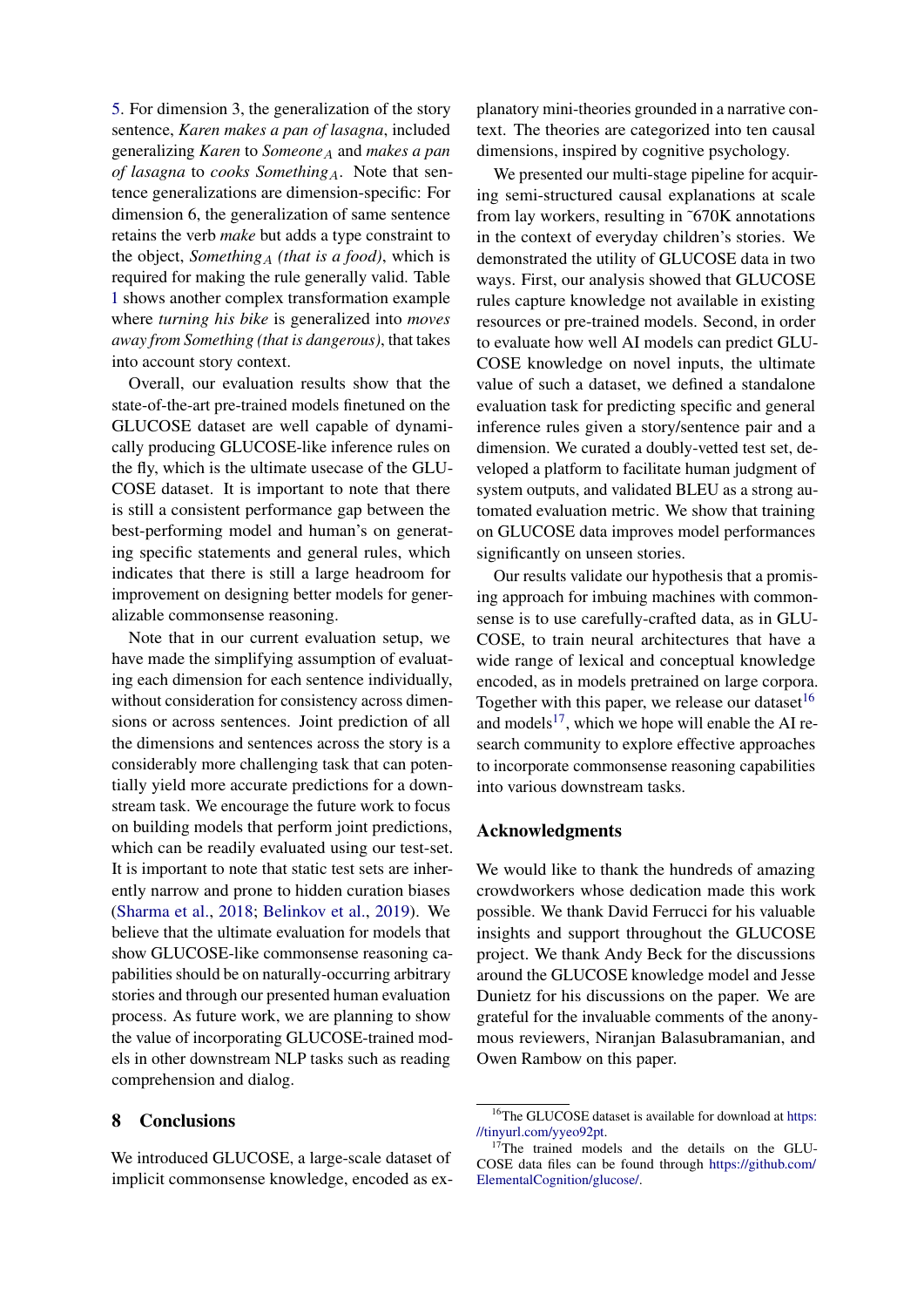#### References

- <span id="page-9-4"></span>Niranjan Balasubramanian, Stephen Soderland, Mausam, and Oren Etzioni. 2013. [Generating co](https://www.aclweb.org/anthology/D13-1178)[herent event schemas at scale.](https://www.aclweb.org/anthology/D13-1178) In *Proceedings of the 2013 Conference on Empirical Methods in Natural Language Processing*, pages 1721–1731, Seattle, Washington, USA. Association for Computational Linguistics.
- <span id="page-9-17"></span>Yonatan Belinkov, Adam Poliak, Stuart Shieber, Benjamin Van Durme, and Alexander Rush. 2019. [On](https://doi.org/10.18653/v1/S19-1028) [adversarial removal of hypothesis-only bias in natu](https://doi.org/10.18653/v1/S19-1028)[ral language inference.](https://doi.org/10.18653/v1/S19-1028) In *Proceedings of the Eighth Joint Conference on Lexical and Computational Semantics (\*SEM 2019)*, pages 256–262, Minneapolis, Minnesota. Association for Computational Linguistics.
- <span id="page-9-16"></span>Antoine Bosselut, Hannah Rashkin, Maarten Sap, Chaitanya Malaviya, Asli Celikyilmaz, and Yejin Choi. 2019. [COMET: Commonsense transformers for au](https://doi.org/10.18653/v1/P19-1470)[tomatic knowledge graph construction.](https://doi.org/10.18653/v1/P19-1470) In *Proceedings of the 57th Annual Meeting of the Association for Computational Linguistics*, pages 4762–4779, Florence, Italy. Association for Computational Linguistics.
- <span id="page-9-9"></span>Justin TA Busch, Aiyana K Willard, and Cristine H Legare. 2018. Explanation scaffolds causal learning and problem solving in childhood. In *Active Learning from Infancy to Childhood*, pages 113–127. Springer.
- <span id="page-9-2"></span>Nathanael Chambers and Dan Jurafsky. 2008. [Unsuper](https://www.aclweb.org/anthology/P08-1090)[vised learning of narrative event chains.](https://www.aclweb.org/anthology/P08-1090) In *Proceedings of ACL-08: HLT*, pages 789–797, Columbus, Ohio. Association for Computational Linguistics.
- <span id="page-9-3"></span>Nathanael Chambers and Dan Jurafsky. 2009. [Unsu](https://www.aclweb.org/anthology/P09-1068)[pervised learning of narrative schemas and their par](https://www.aclweb.org/anthology/P09-1068)[ticipants.](https://www.aclweb.org/anthology/P09-1068) In *Proceedings of the Joint Conference of the 47th Annual Meeting of the ACL and the 4th International Joint Conference on Natural Language Processing of the AFNLP*, pages 602–610, Suntec, Singapore. Association for Computational Linguistics.
- <span id="page-9-18"></span>Jacob Devlin, Ming-Wei Chang, Kenton Lee, and Kristina Toutanova. 2019. [BERT: Pre-training of](https://doi.org/10.18653/v1/N19-1423) [deep bidirectional transformers for language under](https://doi.org/10.18653/v1/N19-1423)[standing.](https://doi.org/10.18653/v1/N19-1423) In *Proceedings of the 2019 Conference of the North American Chapter of the Association for Computational Linguistics: Human Language Technologies, Volume 1 (Long and Short Papers)*, pages 4171–4186, Minneapolis, Minnesota. Association for Computational Linguistics.
- <span id="page-9-15"></span>Angela Fan, Mike Lewis, and Yann Dauphin. 2018. [Hi](https://doi.org/10.18653/v1/P18-1082)[erarchical neural story generation.](https://doi.org/10.18653/v1/P18-1082) In *Proceedings of the 56th Annual Meeting of the Association for Computational Linguistics (Volume 1: Long Papers)*, pages 889–898, Melbourne, Australia. Association for Computational Linguistics.
- <span id="page-9-14"></span>Albert Gatt and Emiel Krahmer. 2018. [Survey of the](http://dl.acm.org/citation.cfm?id=3241691.3241693) [state of the art in natural language generation: Core](http://dl.acm.org/citation.cfm?id=3241691.3241693) [tasks, applications and evaluation.](http://dl.acm.org/citation.cfm?id=3241691.3241693) *J. Artif. Int. Res.*, 61(1):65–170.
- <span id="page-9-5"></span>Jonathan Gordon and Benjamin Van Durme. 2013. [Re](https://doi.org/10.1145/2509558.2509563)[porting bias and knowledge acquisition.](https://doi.org/10.1145/2509558.2509563) In *Proceedings of the 2013 Workshop on Automated Knowledge Base Construction*, AKBC '13, pages 25–30, New York, NY, USA. ACM.
- <span id="page-9-6"></span>Ilaria Grazzani, Veronica Ornaghi, Elisabetta Conte, Alessandro Pepe, and Claudia Caprin. 2018. [The](https://doi.org/10.3389/fpsyg.2018.00724) [relation between emotion understanding and theory](https://doi.org/10.3389/fpsyg.2018.00724) [of mind in children aged 3 to 8: The key role of lan](https://doi.org/10.3389/fpsyg.2018.00724)[guage.](https://doi.org/10.3389/fpsyg.2018.00724) *Frontiers in Psychology*, 9:724.
- <span id="page-9-13"></span>Tatsunori Hashimoto, Hugh Zhang, and Percy Liang. 2019. [Unifying human and statistical evaluation for](https://doi.org/10.18653/v1/N19-1169) [natural language generation.](https://doi.org/10.18653/v1/N19-1169) In *Proceedings of the 2019 Conference of the North American Chapter of the Association for Computational Linguistics: Human Language Technologies, Volume 1 (Long and Short Papers)*, pages 1689–1701, Minneapolis, Minnesota. Association for Computational Linguistics.
- <span id="page-9-0"></span>Walter Kintsch and Teun A Van Dijk. 1978. Toward a model of text comprehension and production. *Psychological review*, 85(5):363.
- <span id="page-9-10"></span>Victor Kuperman, Hans Stadthagen-Gonzalez, and Marc Brysbaert. 2012. [Age-of-acquisition ratings](https://doi.org/10.3758/s13428-012-0210-4) [for 30,000 english words.](https://doi.org/10.3758/s13428-012-0210-4) *Behavior Research Methods*, 44(4):978–990.
- <span id="page-9-11"></span>Chin-Yew Lin and Franz Josef Och. 2004. [Auto](https://doi.org/10.3115/1218955.1219032)[matic evaluation of machine translation quality us](https://doi.org/10.3115/1218955.1219032)[ing longest common subsequence and skip-bigram](https://doi.org/10.3115/1218955.1219032) [statistics.](https://doi.org/10.3115/1218955.1219032) In *Proceedings of the 42nd Annual Meeting of the Association for Computational Linguistics (ACL-04)*, pages 605–612, Barcelona, Spain.
- <span id="page-9-12"></span>Chia-Wei Liu, Ryan Lowe, Iulian Serban, Mike Noseworthy, Laurent Charlin, and Joelle Pineau. 2016. [How NOT to evaluate your dialogue system: An](https://doi.org/10.18653/v1/D16-1230) [empirical study of unsupervised evaluation metrics](https://doi.org/10.18653/v1/D16-1230) [for dialogue response generation.](https://doi.org/10.18653/v1/D16-1230) In *Proceedings of the 2016 Conference on Empirical Methods in Natural Language Processing*, pages 2122–2132, Austin, Texas. Association for Computational Linguistics.
- <span id="page-9-8"></span>Tania Lombrozo. 2006. [The structure and function](https://doi.org/10.1016/j.tics.2006.08.004) [of explanations.](https://doi.org/10.1016/j.tics.2006.08.004) *Trends in Cognitive Sciences*, 10(10):464–470.
- <span id="page-9-1"></span>P. Mergenthaler, U. Lindauer, G. A. Dienel, and A. Meisel. 2013. Sugar for the brain: the role of glucose in physiological and pathological brain function. *Trends in neurosciences*.
- <span id="page-9-7"></span>Tim Miller. 2019. [Explanation in artificial intelligence:](https://arxiv.org/abs/1706.07269) [Insights from the social sciences.](https://arxiv.org/abs/1706.07269) *Artificial Intelligence*, 267:1–38.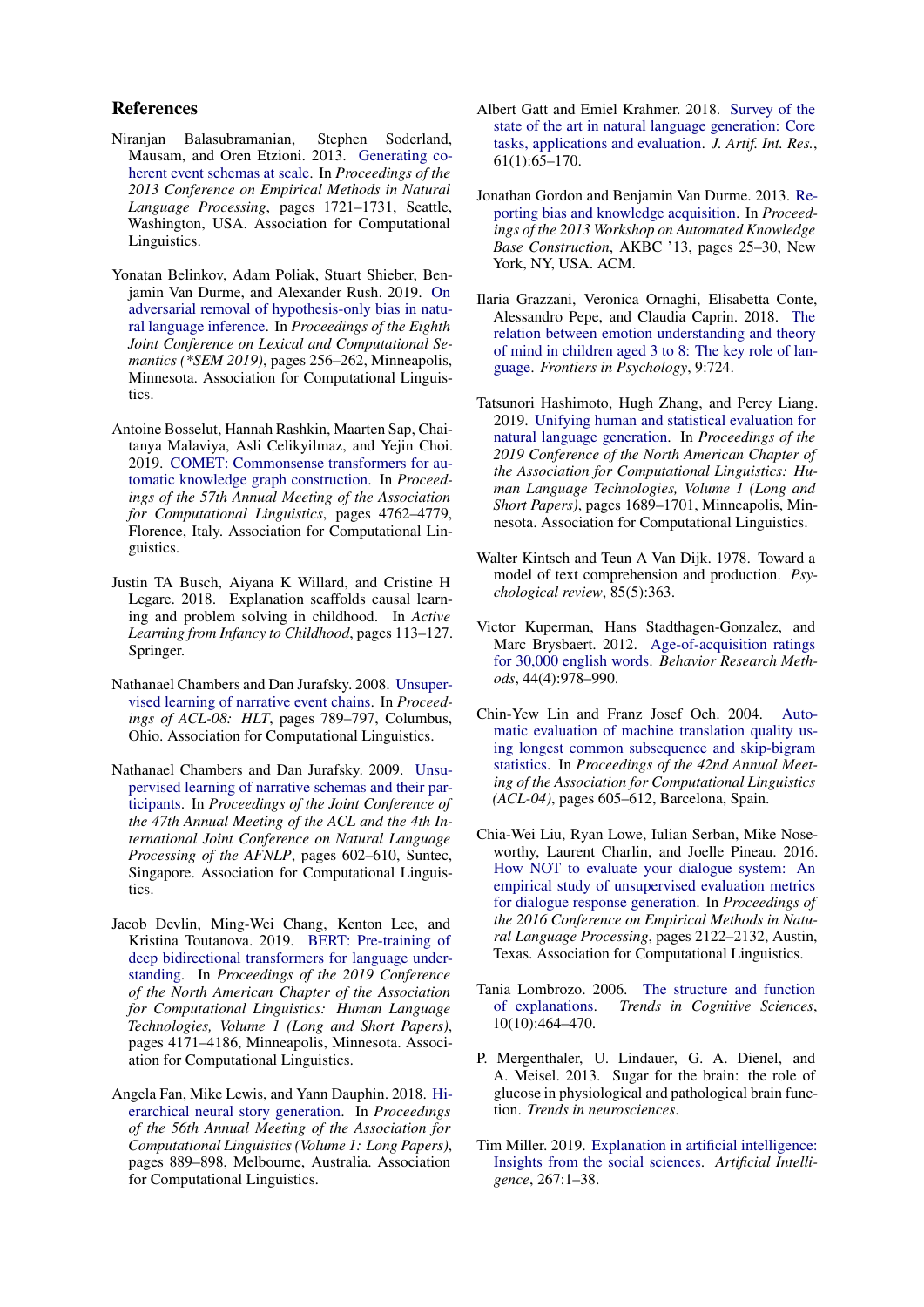- <span id="page-10-0"></span>Nasrin Mostafazadeh, Nathanael Chambers, Xiaodong He, Devi Parikh, Dhruv Batra, Lucy Vanderwende, Pushmeet Kohli, and James Allen. 2016. [A cor](https://doi.org/10.18653/v1/N16-1098)[pus and cloze evaluation for deeper understanding of](https://doi.org/10.18653/v1/N16-1098) [commonsense stories.](https://doi.org/10.18653/v1/N16-1098) In *Proceedings of the 2016 Conference of the North American Chapter of the Association for Computational Linguistics: Human Language Technologies*, pages 839–849, San Diego, California. Association for Computational Linguistics.
- <span id="page-10-11"></span>Jekaterina Novikova, Ondřej Dušek, Amanda Cercas Curry, and Verena Rieser. 2017. [Why we need](https://doi.org/10.18653/v1/D17-1238) [new evaluation metrics for NLG.](https://doi.org/10.18653/v1/D17-1238) In *Proceedings of the 2017 Conference on Empirical Methods in Natural Language Processing*, pages 2241–2252, Copenhagen, Denmark. Association for Computational Linguistics.
- <span id="page-10-12"></span>Matt Post. 2018. [A call for clarity in reporting BLEU](https://doi.org/10.18653/v1/W18-6319) [scores.](https://doi.org/10.18653/v1/W18-6319) In *Proceedings of the Third Conference on Machine Translation: Research Papers*, pages 186– 191, Belgium, Brussels. Association for Computational Linguistics.
- <span id="page-10-14"></span>Alec Radford, Jeffrey Wu, Rewon Child, David Luan, Dario Amodei, and Ilya Sutskever. 2019. Language models are unsupervised multitask learners. *OpenAI Blog*, 1(8).
- <span id="page-10-15"></span>Colin Raffel, Noam Shazeer, Adam Roberts, Katherine Lee, Sharan Narang, Michael Matena, Yanqi Zhou, Wei Li, and Peter J. Liu. 2020. [Exploring](http://jmlr.org/papers/v21/20-074.html) [the limits of transfer learning with a unified text-to](http://jmlr.org/papers/v21/20-074.html)[text transformer.](http://jmlr.org/papers/v21/20-074.html) *Journal of Machine Learning Research*, 21(140):1–67.
- <span id="page-10-3"></span>Hannah Rashkin, Antoine Bosselut, Maarten Sap, Kevin Knight, and Yejin Choi. 2018a. [Modeling](https://doi.org/10.18653/v1/P18-1213) [naive psychology of characters in simple common](https://doi.org/10.18653/v1/P18-1213)[sense stories.](https://doi.org/10.18653/v1/P18-1213) In *Proceedings of the 56th Annual Meeting of the Association for Computational Linguistics (Volume 1: Long Papers)*, pages 2289– 2299, Melbourne, Australia. Association for Computational Linguistics.
- <span id="page-10-10"></span>Hannah Rashkin, Maarten Sap, Emily Allaway, Noah A. Smith, and Yejin Choi. 2018b. [Event2Mind: Commonsense inference on events,](https://doi.org/10.18653/v1/P18-1043) [intents, and reactions.](https://doi.org/10.18653/v1/P18-1043) In *Proceedings of the 56th Annual Meeting of the Association for Computational Linguistics (Volume 1: Long Papers)*, pages 463–473, Melbourne, Australia. Association for Computational Linguistics.
- <span id="page-10-9"></span>Maarten Sap, Ronan Le Bras, Emily Allaway, Chandra Bhagavatula, Nicholas Lourie, Hannah Rashkin, Brendan Roof, Noah Smith, and Yejin Choi. 2019. ATOMIC: An atlas of machine commonsense for ifthen reasoning. In *Proceedings of the 33rd AAAI Conference on Artificial Intelligence*.
- <span id="page-10-6"></span>Roger C. Schank and Robert P. Abelson. 1977. *Scripts, Plans, Goals and Understanding: an Inquiry into Human Knowledge Structures*. L. Erlbaum, Hillsdale, NJ.
- <span id="page-10-7"></span>Lei Sha, Sujian Li, Baobao Chang, and Zhifang Sui. 2016. [Joint learning templates and slots for event](https://doi.org/10.18653/v1/N16-1049) [schema induction.](https://doi.org/10.18653/v1/N16-1049) In *Proceedings of the 2016 Conference of the North American Chapter of the Association for Computational Linguistics: Human Language Technologies*, pages 428–434, San Diego, California. Association for Computational Linguistics.
- <span id="page-10-16"></span>Rishi Sharma, James Allen, Omid Bakhshandeh, and Nasrin Mostafazadeh. 2018. [Tackling the story end](https://doi.org/10.18653/v1/P18-2119)[ing biases in the story cloze test.](https://doi.org/10.18653/v1/P18-2119) In *Proceedings of the 56th Annual Meeting of the Association for Computational Linguistics (Volume 2: Short Papers)*, pages 752–757, Melbourne, Australia. Association for Computational Linguistics.
- <span id="page-10-8"></span>Robyn Speer, Joshua Chin, and Catherine Havasi. 2017. Conceptnet 5.5: An open multilingual graph of general knowledge. In *Proceedings of the 31st AAAI Conference on Artificial Intelligence*.
- <span id="page-10-1"></span>Alon Talmor, Jonathan Herzig, Nicholas Lourie, and Jonathan Berant. 2019. [CommonsenseQA: A ques](https://doi.org/10.18653/v1/N19-1421)[tion answering challenge targeting commonsense](https://doi.org/10.18653/v1/N19-1421) [knowledge.](https://doi.org/10.18653/v1/N19-1421) In *Proceedings of the 2019 Conference of the North American Chapter of the Association for Computational Linguistics: Human Language Technologies, Volume 1 (Long and Short Papers)*, pages 4149–4158, Minneapolis, Minnesota. Association for Computational Linguistics.
- <span id="page-10-2"></span>Niket Tandon, Bhavana Dalvi, Keisuke Sakaguchi, Peter Clark, and Antoine Bosselut. 2019. [WIQA: A](https://doi.org/10.18653/v1/D19-1629) [dataset for "what if..." reasoning over procedural](https://doi.org/10.18653/v1/D19-1629) [text.](https://doi.org/10.18653/v1/D19-1629) In *Proceedings of the 2019 Conference on Empirical Methods in Natural Language Processing and the 9th International Joint Conference on Natural Language Processing (EMNLP-IJCNLP)*, pages 6076–6085, Hong Kong, China. Association for Computational Linguistics.
- <span id="page-10-13"></span>Ashish Vaswani, Noam Shazeer, Niki Parmar, Jakob Uszkoreit, Llion Jones, Aidan N Gomez, Ł ukasz Kaiser, and Illia Polosukhin. 2017. [Attention is all](http://papers.nips.cc/paper/7181-attention-is-all-you-need.pdf) [you need.](http://papers.nips.cc/paper/7181-attention-is-all-you-need.pdf) In I. Guyon, U. V. Luxburg, S. Bengio, H. Wallach, R. Fergus, S. Vishwanathan, and R. Garnett, editors, *Advances in Neural Information Processing Systems 30*, pages 5998–6008. Curran Associates, Inc.
- <span id="page-10-5"></span>Shaohua Yang, Qiaozi Gao, Sari Sadiya, and Joyce Chai. 2018. [Commonsense justification for action](https://doi.org/10.18653/v1/D18-1283) [explanation.](https://doi.org/10.18653/v1/D18-1283) In *Proceedings of the 2018 Conference on Empirical Methods in Natural Language Processing*, pages 2627–2637, Brussels, Belgium. Association for Computational Linguistics.
- <span id="page-10-4"></span>Rowan Zellers, Yonatan Bisk, Roy Schwartz, and Yejin Choi. 2018. [SWAG: A large-scale adversar](https://doi.org/10.18653/v1/D18-1009)[ial dataset for grounded commonsense inference.](https://doi.org/10.18653/v1/D18-1009) In *Proceedings of the 2018 Conference on Empirical Methods in Natural Language Processing*, pages 93– 104, Brussels, Belgium. Association for Computational Linguistics.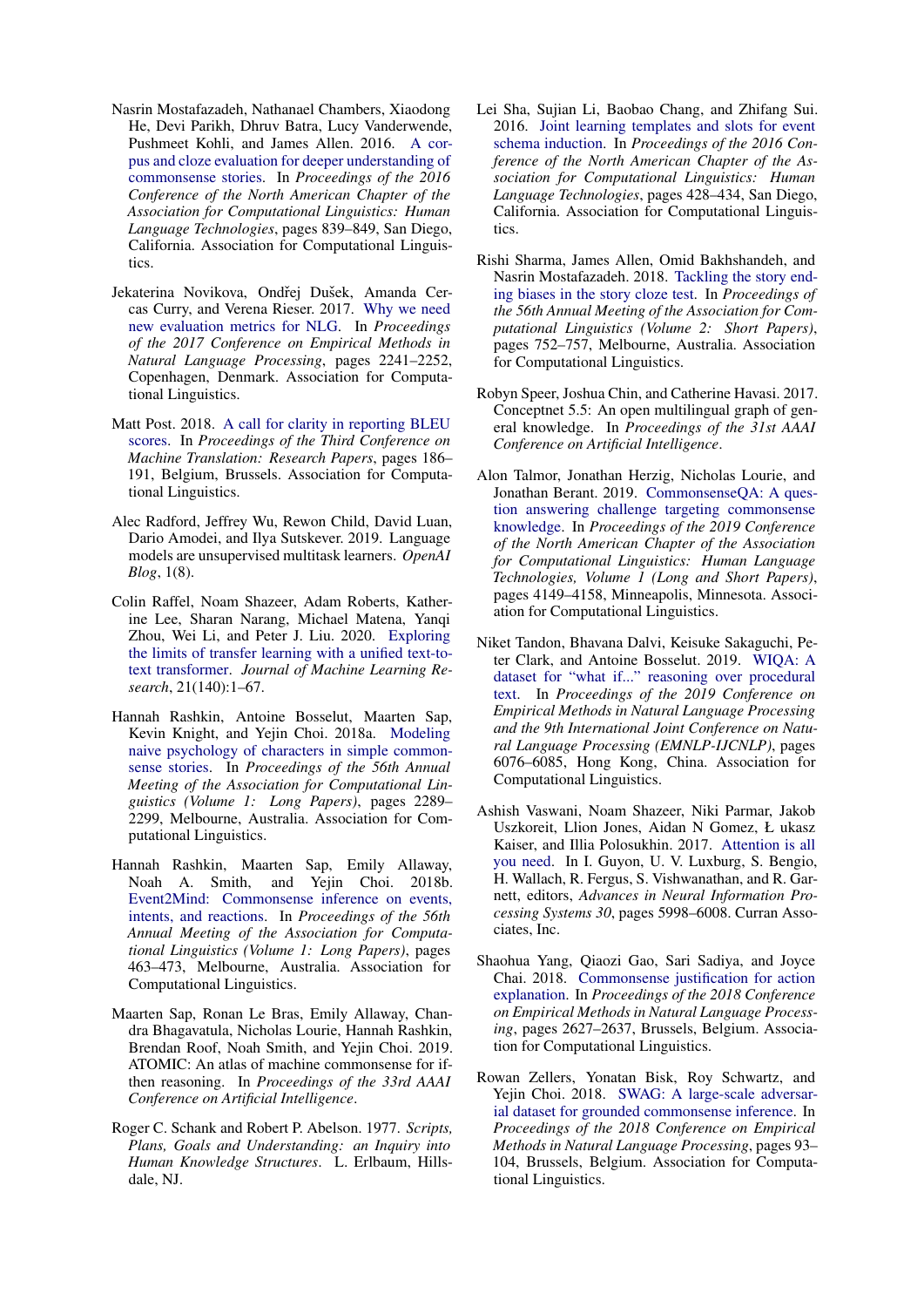- <span id="page-11-1"></span>Yilun Zhou, Steven Schockaert, and Julie Shah. 2019. [Predicting conceptnet path quality using crowd](https://doi.org/10.1145/3308558.3313486)[sourced assessments of naturalness.](https://doi.org/10.1145/3308558.3313486) In *The World Wide Web Conference*, WWW '19, pages 2460– 2471, New York, NY, USA. ACM.
- <span id="page-11-0"></span>Rolf A. Zwaan, Mark C. Langston, and Arthur C. Graesser. 1995. [The construction of situation mod](http://www.jstor.org/stable/40063035)[els in narrative comprehension: An event-indexing](http://www.jstor.org/stable/40063035) [model.](http://www.jstor.org/stable/40063035) *Psychological Science*, 6(5):292–297.
- <span id="page-11-2"></span>Rolf A Zwaan and Gabriel A Radvansky. 1998. Situation models in language comprehension and memory. *Psychological bulletin*, 123(2):162.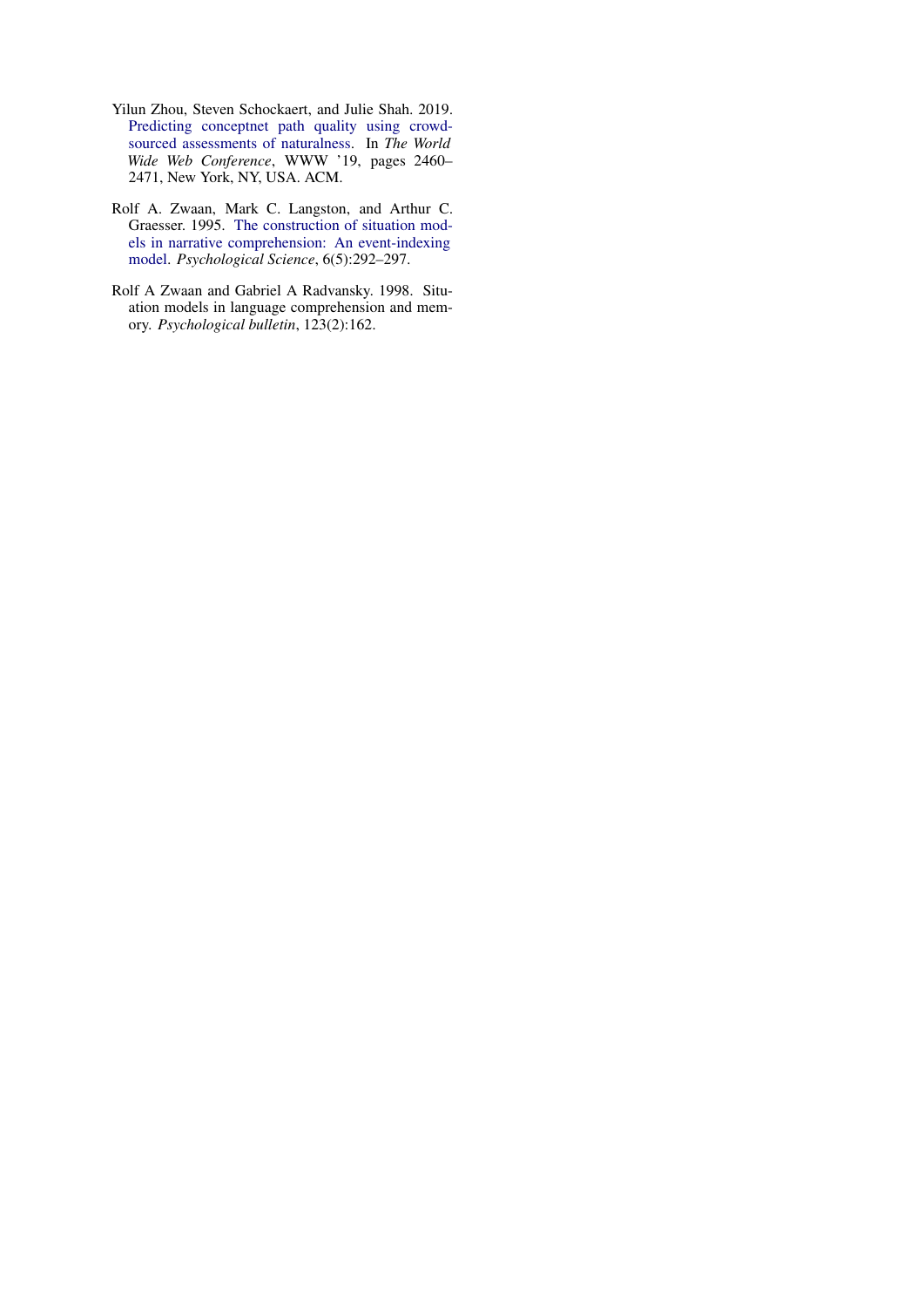# Appendix A: The Knowledge Model for Collecting GLUCOSE data

### Semi-structured Inference Rules

The knowledge represented in GLUCOSE is captured in the form of semi-structured inference rules that are accompanied by a specific statement that grounds the rule in the context of a specific story. Each specific statement and its corresponding general rule use the common template of *antecedent connective consequent*. The antecedent and consequent are each composed by filling in a few syntactic slots, namely, subject, verb, object(s), and preposition(s). In order to further shape the semantics of the acquired knowledge, some of these slots have a pre-defined list of options to choose from.

Table [6](#page-16-0) lists the pre-defined options for filling in the syntactic slots per GLUCOSE dimension<sup>[18](#page-12-0)</sup>. Some of the slots allow adding a custom entry to the list of options, hence soft constraints, and some do not, hence hard constraints. Note that beyond the options listed in this table, the general rule slots across all the dimensions have pre-defined options for subject and object slots such as *Someone*<sub>A</sub> or *Some People<sub>C</sub>*.

# Comparison to Other Resources

To assess the value of the GLUCOSE dataset, we compared its coverage against the two most relevant commonsense knowledge resources: Concept-Net and ATOMIC. Table [7](#page-16-1) shows our best-effort mapping among knowledge dimensions of GLU-COSE and relations in ConceptNet and ATOMIC.

# Appendix B: Data Collection Pipeline

To ensure obtaining our desired quality, we designed a three-stage knowledge acquisition pipeline for crowdsourcing the GLUCOSE dataset on the Amazon Mechanical Turk (Mturk): The qualification test, the main task, and the expert review. In this Section we provide more detail about each stage and its designated UI design.

Qualification Test The qualification test contained questions testing workers' understanding in three areas: Identifying correct use of the UI slots for composing their answers (Figure [2\)](#page-13-0), recognizing the right level of generalization (Figure [3\)](#page-13-1), and identifying causes and effects with

proper temporal understanding of the stories (Figure [4\)](#page-14-0). Understanding generalization is the most difficult, and the most important, aspect of our task. Assessing the prospective workers' understanding of generalization was done through curating questions demonstrating under-generalization or over-generalization. The full Qualification UI, along with all the detailed instructions that were visible to the workers, is accessible here [https:](https://bit.ly/34Pej0N) [//bit.ly/34Pej0N.](https://bit.ly/34Pej0N)

Main Task The qualified workers were able to access large batches of data with no limit. The main task starts with a page like the one shown in the Figure [5.](#page-14-1) The user loops through each of the 10 dimensions of GLUCOSE data collection, in order, presented as questions. Note that the user could answer the question by simply marking the dimension as not applicable and skipping it. If they choose to answer, as shown in Figure [6,](#page-15-0) they will be presented with the structured rule slots to input their answers. The full Main GLUCOSE UI, along with all the detailed instructions that were visible to the workers, is accessible here [https://bit.](https://bit.ly/2R8XcTt) [ly/2R8XcTt.](https://bit.ly/2R8XcTt)

Expert Review For work contributed through the main UI, data quality was controlled through daily monitoring of a percentage of incoming submissions and statistics on average dimensions filled out. For managing this process, we built a specialized UI for reviewing the incoming structured data. The percentage of answers reviewed by an in-house expert were used to update worker ratings. Workers enter the task with a score of "1", then advance to "2" as they become more proficient, getting a bonus increase. The top rating is "3". Select workers with a "3" rating were also moved into "top rated" batches that paid more per HIT and included higher bonuses and incentives. If work quality dropped, workers' ratings were adjusted accordingly. If their work was at a risk of degrading the quality of the dataset, they were disqualified from the task.<sup>[19](#page-12-1)</sup>

# Appendix C: Details on the Models

# ATOMIC-trained Model

This model is a transformer language model, specifically GPT-1 architecture, fine-tuned on ATOMIC resource. The language model is fine-tuned to generate triplet sequences such as 'PersonX goes to

<span id="page-12-0"></span><sup>&</sup>lt;sup>18</sup>A sample of the semi-structured rules in GLUCOSE can be found through [https://bit.ly/2LFuwOt.](https://bit.ly/2LFuwOt)

<span id="page-12-1"></span><sup>&</sup>lt;sup>19</sup> Additional information on the data and data quality management can be found at [https://tinyurl.com/y2pn5cgl.](https://tinyurl.com/y2pn5cgl)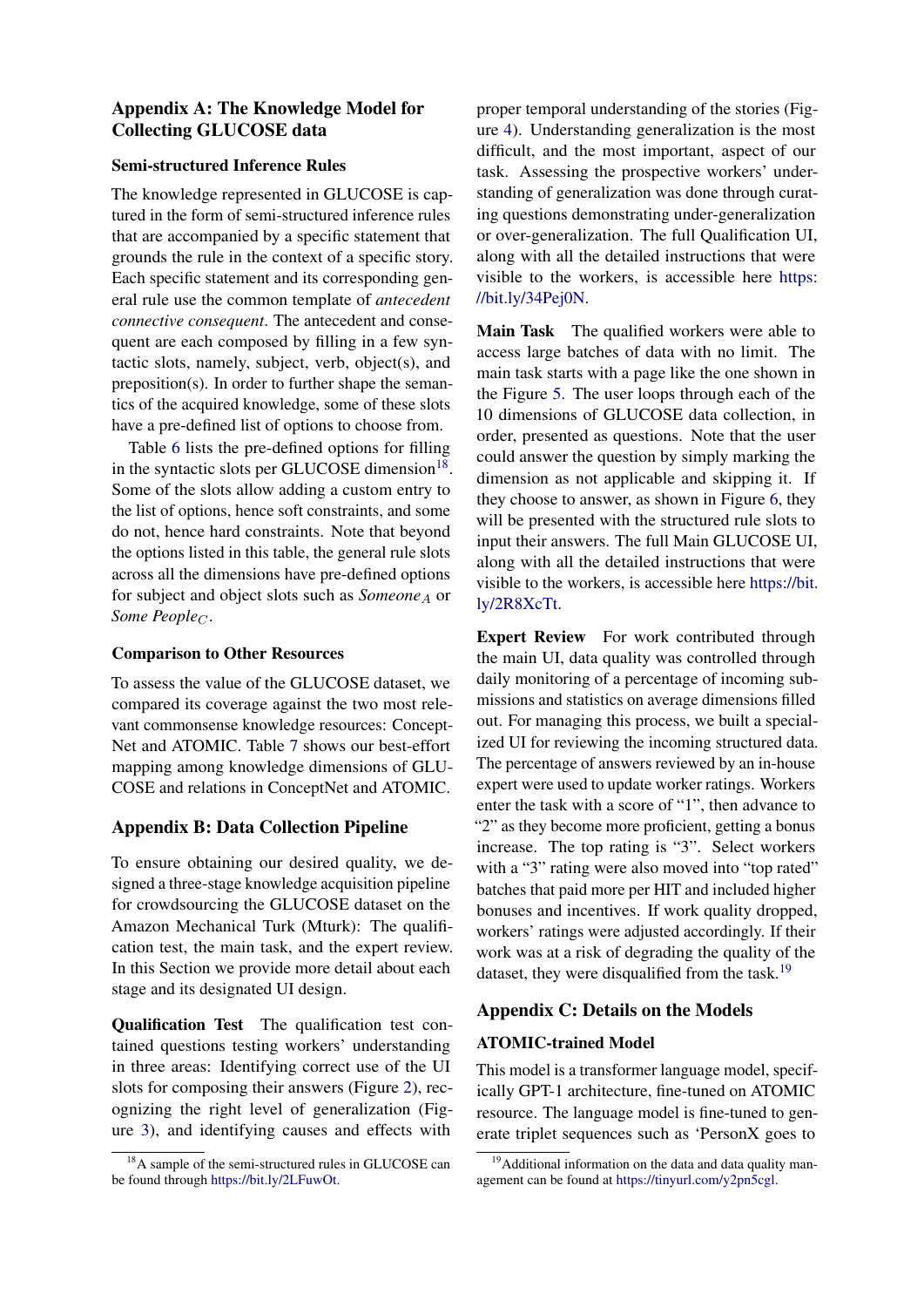<span id="page-13-0"></span>

|                        | Welcome to the Qualification Test for "Explain a Story" HIT!                                                                                                             |
|------------------------|--------------------------------------------------------------------------------------------------------------------------------------------------------------------------|
|                        | Click to Read The Instructions for the "Explain a Story" First!                                                                                                          |
|                        | Please answer the following questions to get qualified for the "Explain a Story" HIT.                                                                                    |
| <b>Test Question 1</b> | Test Ouestion 2<br>Test Question 3<br>Test Ouestion 4<br>Test Question 5<br>Test Question 6<br>Test Question 7<br>Test Question 8<br>Test Question 9<br>Test Ouestion 10 |
|                        | Story:                                                                                                                                                                   |
|                        | Enzo and Zoe were running a race. Enzo fell. He hurt his knee. Zoe looked back. Enzo was her friend. She ran to Enzo. She helped him up.                                 |
|                        | Let's call the highlighted sentence $X =$ She ran to Enzo.                                                                                                               |
|                        |                                                                                                                                                                          |
|                        | Query:                                                                                                                                                                   |
|                        | Consider the likely emotions and basic human drives of the participants in X. Does any of these states of mind/feelings motivate the<br>participant to do X?             |
|                        |                                                                                                                                                                          |
|                        | Below is a partial answer to the above query:                                                                                                                            |
|                        | Step 1: We have composed the following Specific Statement.                                                                                                               |
|                        | The specific statement in natural language is:<br>"Zoe felt worried" Motivates "Zoe ran to Enzo"                                                                         |
|                        |                                                                                                                                                                          |
|                        | Which of the following is the correct use of the slots for expressing the above Specific Statement?                                                                      |
|                        | Motivates                                                                                                                                                                |
|                        | Zoe<br>felt<br>worried<br>Enzo<br>Zoe<br>$\mathsf{to}$<br>ran<br>object1<br>subject<br>verb<br>subject<br>verb<br>preposition1<br>object1                                |
|                        |                                                                                                                                                                          |
|                        | Motivates<br>Zoe<br>felt worried<br>Zoe<br>ran to Enzo                                                                                                                   |
|                        | subject<br>verb<br>subject<br>verb                                                                                                                                       |
|                        |                                                                                                                                                                          |
|                        | Next                                                                                                                                                                     |
|                        | You will see the submit button when you reach the end of the questions.<br>Thanks for your hard work! If you encounter any issues, please contact us.                    |

Figure 2: Example qualification question about the correct use of the slots.

<span id="page-13-1"></span>

|                        |                 |                                                                                                                                                                                                                                                                                                                                                                                 |                                                                                                      | Welcome to the Qualification Test for "Explain a Story" HIT!                          |                        |                 |                             |               |                    |                 |                  |
|------------------------|-----------------|---------------------------------------------------------------------------------------------------------------------------------------------------------------------------------------------------------------------------------------------------------------------------------------------------------------------------------------------------------------------------------|------------------------------------------------------------------------------------------------------|---------------------------------------------------------------------------------------|------------------------|-----------------|-----------------------------|---------------|--------------------|-----------------|------------------|
|                        |                 |                                                                                                                                                                                                                                                                                                                                                                                 |                                                                                                      | Click to Read The Instructions for the "Explain a Story" First!                       |                        |                 |                             |               |                    |                 |                  |
|                        |                 |                                                                                                                                                                                                                                                                                                                                                                                 |                                                                                                      | Please answer the following questions to get qualified for the "Explain a Story" HIT. |                        |                 |                             |               |                    |                 |                  |
|                        |                 |                                                                                                                                                                                                                                                                                                                                                                                 |                                                                                                      |                                                                                       |                        |                 |                             |               |                    |                 |                  |
| <b>Test Question 1</b> | Test Ouestion 2 | Test Question 3                                                                                                                                                                                                                                                                                                                                                                 | Test Ouestion 4                                                                                      | <b>Test Ouestion 5</b>                                                                |                        | Test Question & | Test Question 7             |               | Test Ouestion 8    | Test Ouestion 9 | Test Question 10 |
|                        |                 | Story:                                                                                                                                                                                                                                                                                                                                                                          |                                                                                                      |                                                                                       |                        |                 |                             |               |                    |                 |                  |
|                        |                 | Fernando and Zoey go to a plant sale. They buy mint plants. They like the minty smell of the leaves. Fernando puts his plant near a sunny<br>window Zoey puts her plant in her bedroom. Fernando's plant looks green and healthy after a few days. Zoey's plant has some brown leaves.<br>Then Zoey moves her plant to a sunny window. Soon, her plant looks green and healthy! |                                                                                                      |                                                                                       |                        |                 |                             |               |                    |                 |                  |
|                        |                 | Let's call the highlighted sentence $X =$ Fernando puts his plant near a sunny window.                                                                                                                                                                                                                                                                                          |                                                                                                      |                                                                                       |                        |                 |                             |               |                    |                 |                  |
|                        |                 | Query:                                                                                                                                                                                                                                                                                                                                                                          |                                                                                                      |                                                                                       |                        |                 |                             |               |                    |                 |                  |
|                        |                 | Consider the events that happen after X (or are likely to happen). Does X directly cause any of them, or simply make it possible (i.e., enable it)?                                                                                                                                                                                                                             |                                                                                                      |                                                                                       |                        |                 |                             |               |                    |                 |                  |
|                        |                 |                                                                                                                                                                                                                                                                                                                                                                                 |                                                                                                      |                                                                                       |                        |                 |                             |               |                    |                 |                  |
|                        |                 | Below is a partial answer to the above query:                                                                                                                                                                                                                                                                                                                                   |                                                                                                      |                                                                                       |                        |                 |                             |               |                    |                 |                  |
|                        |                 | Step 1: We have composed the following Specific Statement.                                                                                                                                                                                                                                                                                                                      |                                                                                                      |                                                                                       |                        | Causes/Enables  |                             |               |                    |                 |                  |
|                        |                 | Fernando<br>subject                                                                                                                                                                                                                                                                                                                                                             | his plant<br>put<br>verb<br>object1                                                                  | in<br>preoposition1                                                                   | the sun<br>object2     |                 | Fernando's plant<br>subject | looks<br>verb | healthy<br>object1 |                 |                  |
|                        |                 | The specific statement in natural language is:<br>"Fernando put his plant in the sun" Causes/Enables "Fernando's plant looks healthy"                                                                                                                                                                                                                                           |                                                                                                      |                                                                                       |                        |                 |                             |               |                    |                 |                  |
|                        |                 | Step 2: which of the following would be the desired General Rule for the above Specific Statement according to the instructions? Read                                                                                                                                                                                                                                           |                                                                                                      |                                                                                       |                        |                 |                             |               |                    |                 |                  |
|                        |                 | this document to understand better where is the sweet spot for generalization.                                                                                                                                                                                                                                                                                                  | "Someone_A puts a plant Somewhere_A" Causes/Enables "the plant becomes healthy"                      |                                                                                       |                        |                 |                             |               |                    |                 |                  |
|                        |                 | Someone A                                                                                                                                                                                                                                                                                                                                                                       | puts                                                                                                 | a plant                                                                               | Somewhere A            | Causes/Enables  | the plant                   | becomes       | healthy            |                 |                  |
|                        |                 | subject                                                                                                                                                                                                                                                                                                                                                                         | verb                                                                                                 | object1                                                                               | object2                |                 | subject                     | verb          | object1            |                 |                  |
|                        |                 |                                                                                                                                                                                                                                                                                                                                                                                 | "Someone_A puts Something_A that is a plant in the sun" Causes/Enables "Something_A becomes healthy' |                                                                                       |                        | Causes/Enables  |                             |               |                    |                 |                  |
|                        |                 | Someone A<br>puts                                                                                                                                                                                                                                                                                                                                                               | Something <sub>A</sub>                                                                               | that is a plant                                                                       | in.                    | the sun         | Something <sub>, A</sub>    | becomes       | healthy            |                 |                  |
|                        |                 | subject<br>verb                                                                                                                                                                                                                                                                                                                                                                 | object1                                                                                              | object1's attribute                                                                   | preposition1           | object2         | subject                     | verb          | object1            |                 |                  |
|                        |                 |                                                                                                                                                                                                                                                                                                                                                                                 | "Someone_A puts Something_A in Somewhere_A" Causes/Enables "Something_A becomes healthy"             |                                                                                       |                        | Causes/Enables  |                             | becomes       | healthy            |                 |                  |
|                        |                 | Someone <sub>,A</sub><br>subject                                                                                                                                                                                                                                                                                                                                                | Something <sub>A</sub><br>puts<br>verb<br>object1                                                    | 'n<br>preposition1                                                                    | Somewhere A<br>object2 |                 | Something_A<br>subject      | verb          | object1            |                 |                  |
|                        |                 |                                                                                                                                                                                                                                                                                                                                                                                 |                                                                                                      |                                                                                       |                        |                 |                             |               |                    |                 |                  |
|                        |                 |                                                                                                                                                                                                                                                                                                                                                                                 |                                                                                                      |                                                                                       |                        |                 |                             |               |                    |                 | Next             |
|                        |                 |                                                                                                                                                                                                                                                                                                                                                                                 |                                                                                                      | You will see the submit button when you reach the end of the questions.               |                        |                 |                             |               |                    |                 |                  |
|                        |                 |                                                                                                                                                                                                                                                                                                                                                                                 |                                                                                                      | Thanks for your hard work! If you encounter any issues, please contact us.            |                        |                 |                             |               |                    |                 |                  |
|                        |                 |                                                                                                                                                                                                                                                                                                                                                                                 |                                                                                                      |                                                                                       |                        |                 |                             |               |                    |                 |                  |

Figure 3: Example qualification question about the correct level of generalization.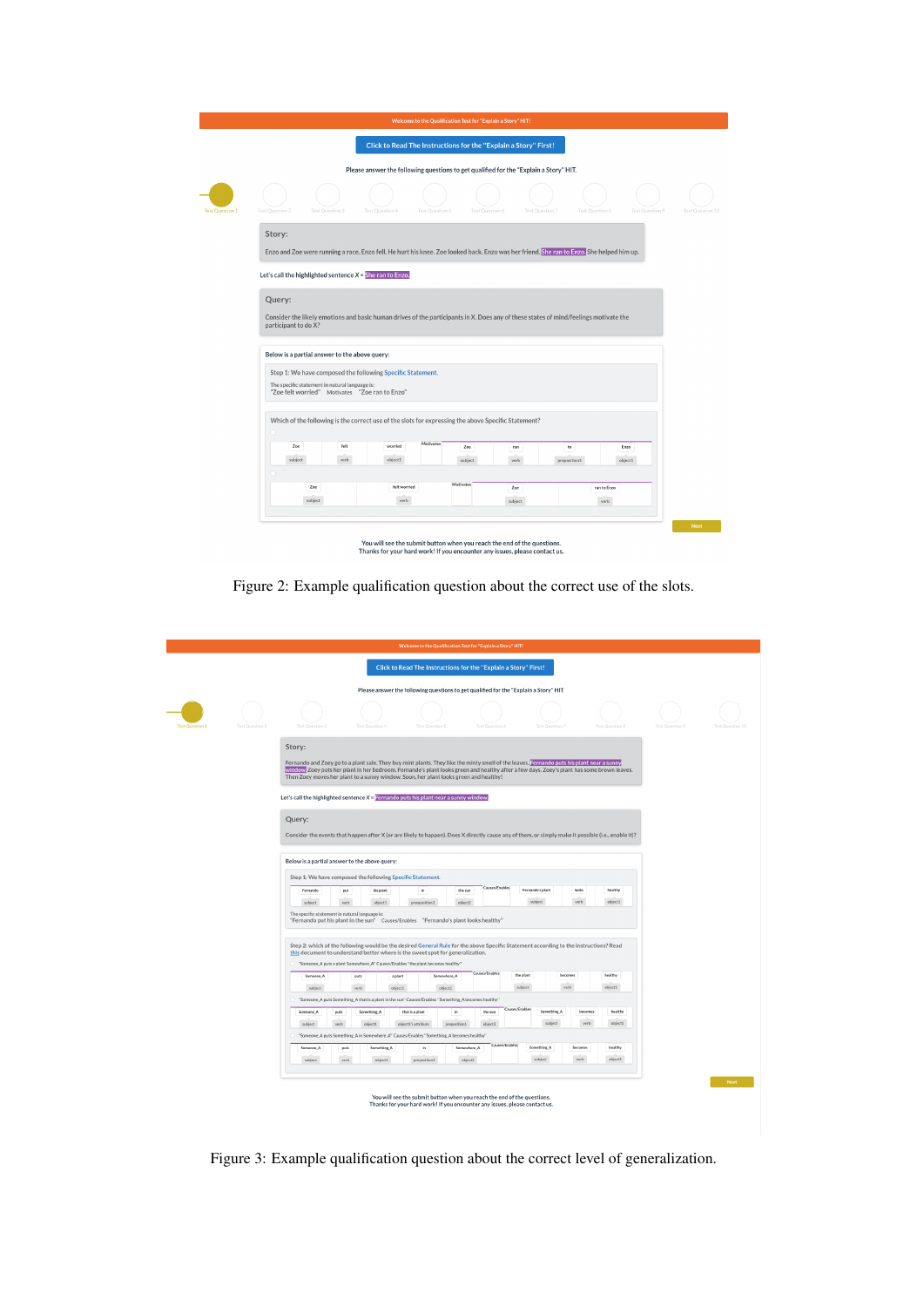<span id="page-14-0"></span>

|                        |                 |                                                                                                         |                                                                                         | Welcome to the Qualification Test for "Explain a Story" HIT!                                                                                          |                                           |                |              |                     |                                                                                                                                                                                                                                                                                         |                  |                  |  |
|------------------------|-----------------|---------------------------------------------------------------------------------------------------------|-----------------------------------------------------------------------------------------|-------------------------------------------------------------------------------------------------------------------------------------------------------|-------------------------------------------|----------------|--------------|---------------------|-----------------------------------------------------------------------------------------------------------------------------------------------------------------------------------------------------------------------------------------------------------------------------------------|------------------|------------------|--|
|                        |                 |                                                                                                         |                                                                                         | Click to Read The Instructions for the "Explain a Story" First!                                                                                       |                                           |                |              |                     |                                                                                                                                                                                                                                                                                         |                  |                  |  |
|                        |                 |                                                                                                         |                                                                                         | Please answer the following questions to get qualified for the "Explain a Story" HIT.                                                                 |                                           |                |              |                     |                                                                                                                                                                                                                                                                                         |                  |                  |  |
| <b>Test Question 1</b> | Test Question 2 | Test Question 3                                                                                         | Test Question &                                                                         | Test Ca                                                                                                                                               |                                           | Test Que       |              | Test Question"      | Test Cluestion 8                                                                                                                                                                                                                                                                        | Test Cluestian 9 | Test Question 10 |  |
|                        |                 | Story:                                                                                                  |                                                                                         |                                                                                                                                                       |                                           |                |              |                     |                                                                                                                                                                                                                                                                                         |                  |                  |  |
|                        |                 |                                                                                                         | club. It worked! He got elected. But he did not change the location or buy anyone soda. |                                                                                                                                                       |                                           |                |              |                     | Lewis was running for president of the chess club. He wanted the club to make some changes. He especially wanted the club to change the<br>meeting location. He was tired of waiting for his parents to pick him up. Lewis made up that he was going to give all the kids soda at chess |                  |                  |  |
|                        |                 | Let's call the highlighted sentence $X$ = He especially wanted the club to change the meeting location. |                                                                                         |                                                                                                                                                       |                                           |                |              |                     |                                                                                                                                                                                                                                                                                         |                  |                  |  |
|                        |                 | Query:                                                                                                  |                                                                                         |                                                                                                                                                       |                                           |                |              |                     |                                                                                                                                                                                                                                                                                         |                  |                  |  |
|                        |                 |                                                                                                         |                                                                                         |                                                                                                                                                       |                                           |                |              |                     | Consider the events that happen after X (or are likely to happen). Does X directly cause any of them, or simply make it possible (i.e., enable it)?                                                                                                                                     |                  |                  |  |
|                        |                 |                                                                                                         | Below is a partial answer to the above query:                                           |                                                                                                                                                       |                                           |                |              |                     |                                                                                                                                                                                                                                                                                         |                  |                  |  |
|                        |                 |                                                                                                         | Step 1: We have composed the following Specific Statement.                              |                                                                                                                                                       |                                           |                |              |                     |                                                                                                                                                                                                                                                                                         |                  |                  |  |
|                        |                 | The specific statement in natural language is:                                                          | "He wanted the club to change the meeting location" Causes/Enables "He "                |                                                                                                                                                       |                                           |                |              |                     |                                                                                                                                                                                                                                                                                         |                  |                  |  |
|                        |                 |                                                                                                         | For Step 1, which of the following is the best Specific Statement in terms of content?  |                                                                                                                                                       |                                           |                |              |                     |                                                                                                                                                                                                                                                                                         |                  |                  |  |
|                        |                 |                                                                                                         |                                                                                         |                                                                                                                                                       |                                           |                |              |                     |                                                                                                                                                                                                                                                                                         |                  |                  |  |
|                        |                 | He<br>subject                                                                                           | the club<br>wanted<br>object1<br>verb                                                   |                                                                                                                                                       | to change the meeting location<br>object2 | Causes/Enables |              | He<br>subject       | elected<br>got<br>object1<br>verb                                                                                                                                                                                                                                                       |                  |                  |  |
|                        |                 |                                                                                                         |                                                                                         |                                                                                                                                                       |                                           |                |              |                     |                                                                                                                                                                                                                                                                                         |                  |                  |  |
|                        |                 | He<br>wanted<br>subject<br>verb                                                                         | the club<br>object1                                                                     | to change the meeting location<br>object2                                                                                                             | Causes/Enables                            | He<br>subject  | ran<br>yerb. | for<br>preposition1 | president of the chess club<br>object1                                                                                                                                                                                                                                                  |                  |                  |  |
|                        |                 |                                                                                                         |                                                                                         |                                                                                                                                                       |                                           |                |              |                     |                                                                                                                                                                                                                                                                                         |                  |                  |  |
|                        |                 |                                                                                                         |                                                                                         |                                                                                                                                                       |                                           |                |              |                     |                                                                                                                                                                                                                                                                                         |                  | Next             |  |
|                        |                 |                                                                                                         |                                                                                         | You will see the submit button when you reach the end of the questions.<br>Thanks for your hard work! If you encounter any issues, please contact us. |                                           |                |              |                     |                                                                                                                                                                                                                                                                                         |                  |                  |  |
|                        |                 |                                                                                                         |                                                                                         |                                                                                                                                                       |                                           |                |              |                     |                                                                                                                                                                                                                                                                                         |                  |                  |  |
|                        |                 |                                                                                                         |                                                                                         |                                                                                                                                                       |                                           |                |              |                     |                                                                                                                                                                                                                                                                                         |                  |                  |  |

<span id="page-14-1"></span>Figure 4: Example qualification question about understanding causal relations between events.

|                                                                                                                                                                                                                                                                                                                                                                                                                                                                           |                                                                                    |         | <b>Frequently Asked Questions (FAQ)</b>                                                                                                                       |         |         |                                            |         |
|---------------------------------------------------------------------------------------------------------------------------------------------------------------------------------------------------------------------------------------------------------------------------------------------------------------------------------------------------------------------------------------------------------------------------------------------------------------------------|------------------------------------------------------------------------------------|---------|---------------------------------------------------------------------------------------------------------------------------------------------------------------|---------|---------|--------------------------------------------|---------|
|                                                                                                                                                                                                                                                                                                                                                                                                                                                                           |                                                                                    |         | Please answer the following queries about the story below.<br>The most thorough and accurate submissions will receive bonuses! We have many more HITs coming. |         |         |                                            |         |
| Ouery 1<br>Query 2                                                                                                                                                                                                                                                                                                                                                                                                                                                        | Ouerv <sub>3</sub>                                                                 | Ouery 4 | Ouery 5                                                                                                                                                       | Ouery 6 | Ouerv 7 | Ouery 8                                    | Ouerv 9 |
| Story:                                                                                                                                                                                                                                                                                                                                                                                                                                                                    |                                                                                    |         |                                                                                                                                                               |         |         |                                            |         |
|                                                                                                                                                                                                                                                                                                                                                                                                                                                                           |                                                                                    |         |                                                                                                                                                               |         |         |                                            |         |
| Jennifer has a big exam tomorrow. She wants to nail the exam. She pulls an all-nighter. The next day, she is very tired.<br>Her teacher tells the students that the test is postponed. Jennifer is quite relieved.                                                                                                                                                                                                                                                        |                                                                                    |         |                                                                                                                                                               |         |         |                                            |         |
|                                                                                                                                                                                                                                                                                                                                                                                                                                                                           |                                                                                    |         |                                                                                                                                                               |         |         |                                            |         |
|                                                                                                                                                                                                                                                                                                                                                                                                                                                                           |                                                                                    |         |                                                                                                                                                               |         |         |                                            |         |
|                                                                                                                                                                                                                                                                                                                                                                                                                                                                           |                                                                                    |         |                                                                                                                                                               |         |         |                                            |         |
|                                                                                                                                                                                                                                                                                                                                                                                                                                                                           |                                                                                    |         |                                                                                                                                                               |         |         |                                            |         |
|                                                                                                                                                                                                                                                                                                                                                                                                                                                                           |                                                                                    |         |                                                                                                                                                               |         |         |                                            |         |
|                                                                                                                                                                                                                                                                                                                                                                                                                                                                           |                                                                                    |         |                                                                                                                                                               |         |         |                                            |         |
|                                                                                                                                                                                                                                                                                                                                                                                                                                                                           |                                                                                    |         |                                                                                                                                                               |         |         |                                            |         |
|                                                                                                                                                                                                                                                                                                                                                                                                                                                                           |                                                                                    |         |                                                                                                                                                               |         |         |                                            |         |
|                                                                                                                                                                                                                                                                                                                                                                                                                                                                           |                                                                                    |         |                                                                                                                                                               |         |         |                                            |         |
|                                                                                                                                                                                                                                                                                                                                                                                                                                                                           | Click to see an example answer for Query 1                                         |         | Click to see an example answer for Query 1                                                                                                                    |         |         | Click to see an example answer for Query 1 |         |
| Let's call the highlighted sentence $X =$ The next day, she is very tired.<br>An event that directly causes or enables X<br>Consider the events that happen before X (or are likely to happen). Does any of them directly cause X, or simply make<br>X possible (i.e., enable X)?<br>Whenever possible, you are encouraged to find the answer from the other sentences in the story. Remember, there are often no right or wrong answers;<br>just give us your intuition. |                                                                                    |         |                                                                                                                                                               |         |         |                                            |         |
|                                                                                                                                                                                                                                                                                                                                                                                                                                                                           |                                                                                    |         |                                                                                                                                                               |         |         |                                            |         |
|                                                                                                                                                                                                                                                                                                                                                                                                                                                                           |                                                                                    |         |                                                                                                                                                               |         |         |                                            |         |
| Your Answer:                                                                                                                                                                                                                                                                                                                                                                                                                                                              | No, I can't think of anything really/the query is not applicable to this sentence! |         |                                                                                                                                                               |         |         |                                            |         |

Figure 5: The preview page of the Main UI for GLUCOSE data collection, which can be accessed via [https:](https://bit.ly/2R8XcTt) [//bit.ly/2R8XcTt.](https://bit.ly/2R8XcTt)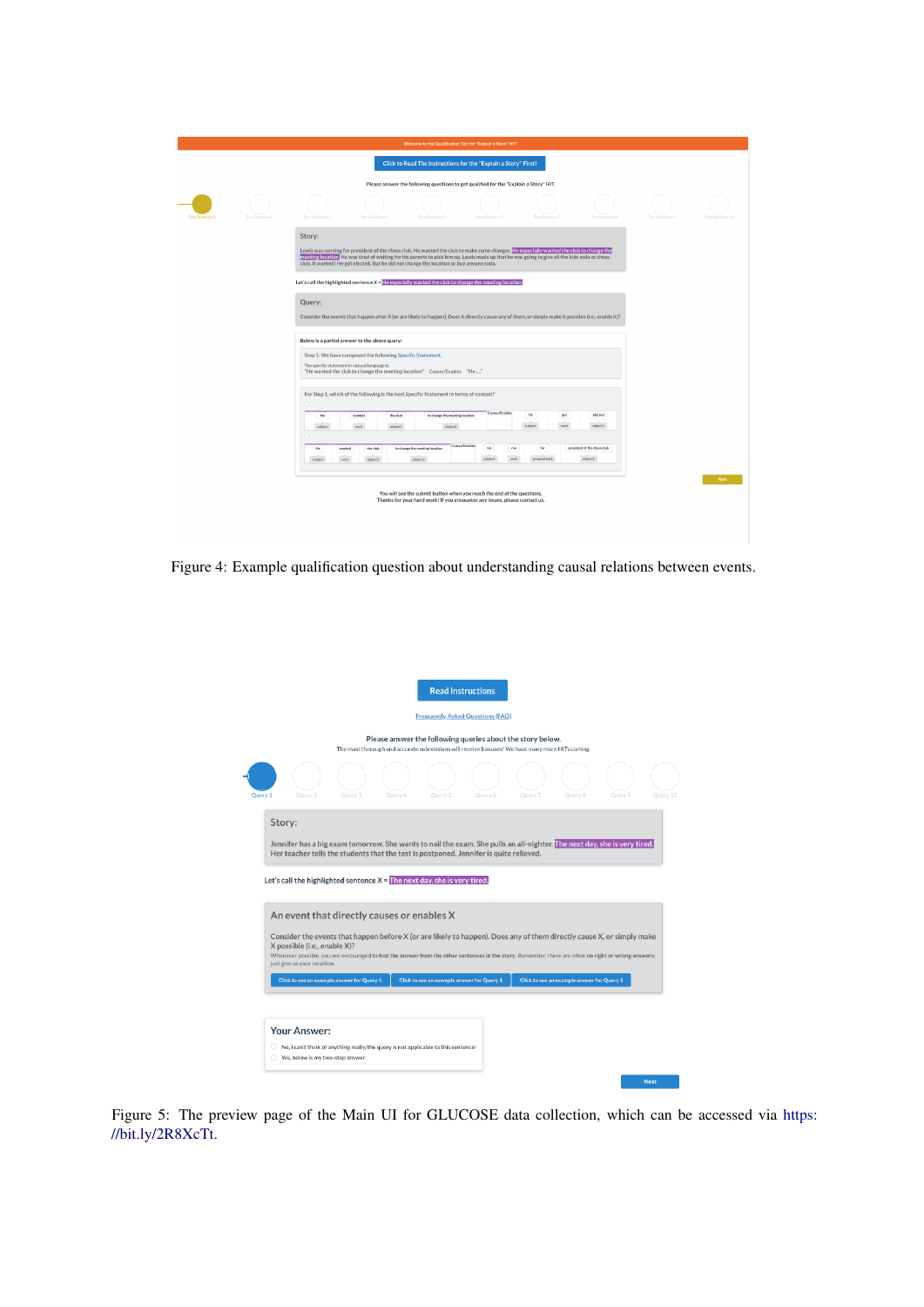<span id="page-15-0"></span>

Figure 6: The answer-entry part of the main UI. When "Yes" is selected for "Your Answer" on the main UI for GLUCOSE data collection, the workers can input answers to the dimension in question.

the mall <xIntent >to buy clothes'. We use the same exact model trained for [\(Bosselut et al.,](#page-9-16) [2019\)](#page-9-16). This model is only applicable to General Rule prediction. The results from this model were significantly worse than the PT-LM model, which is the worst-performing model presented in the main paper. This was expected, given the little overlap that exists between the ATOMIC dataset and the GLU-COSE knowledge, as presented in the main paper under "Comparison to Other Resources" Section.

### K-Nearest Neighbor (KNN)

For a given test pair  $S, X$ , the KNN baseline retrieves the K most similar training instances and returns one as the prediction. It uses BERT [\(De](#page-9-18)[vlin et al.,](#page-9-18) [2019\)](#page-9-18) sentence embeddings to compute cosine similarity between a candidate and each retrieved training instance. We tuned three parameters on the development set:  $K$ ,  $min\_sim$ , and  $max\_sim$ . If a candidate has a similarity score above  $max\_sim$ , it is emitted as the prediction. Otherwise, candidates scoring below min sim are dropped, and the centroid among the remaining pool is emitted. We evaluate KNN only for general rules, since it is not meaningful to retrieve specific

statements from the training set. The results from this model were significantly worse than the PT-LM model, which is the worst-performing model presented in the main paper. The performance of the KNN model highlights the importance of generalizing beyond the training data.

#### Pretrained Language Model (PT-LM)

We experimented with prompting the pretrained language models, specifically GPT-2, as is, for predicting GLUCOSE dimensions. Table [8](#page-17-0) shows the list of particular templates used for decoding. We used 774M-parameter GPT-2 model, with top-K random sampling for decoding, with  $K = 15$ . The decoding for this model was done on CPU.

#### 1S-LM and Full-LM

This model uses the exact model as with PT-LM. These models were finetuned on 8 NVIDIA Tesla V100 GPUs for 10K steps.

#### Enc-Dec Model

We finetuned the 770M-parameter pre-trained T5 model using the exact same hyperparameters as in [\(Raffel et al.,](#page-10-15) [2020\)](#page-10-15). We have used top-K random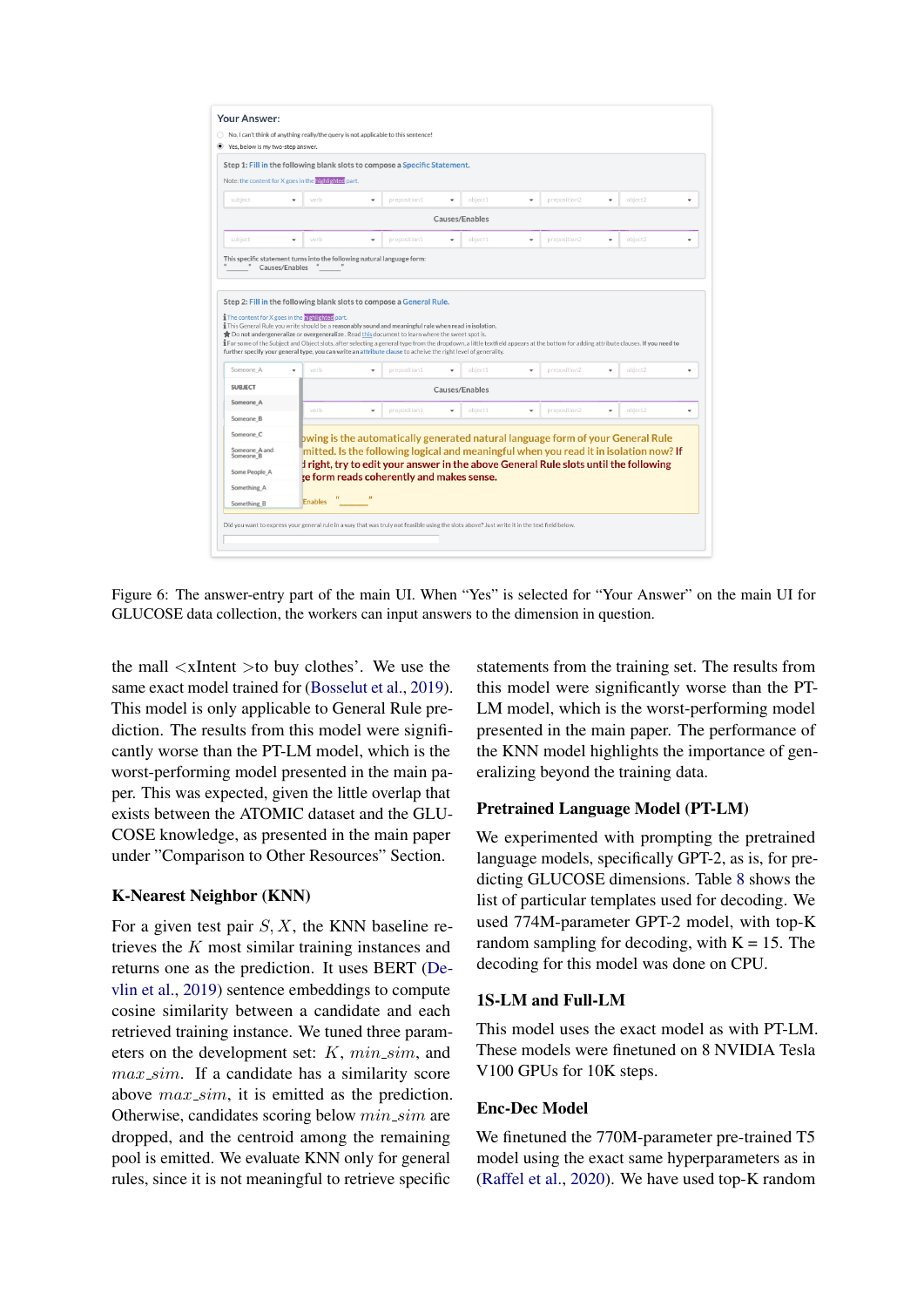<span id="page-16-0"></span>

| <b>Dimension</b>                                           | Connective     | <b>Slot Constraints</b>                                                                                                                                                                                                                                                                                                                                                                                    |
|------------------------------------------------------------|----------------|------------------------------------------------------------------------------------------------------------------------------------------------------------------------------------------------------------------------------------------------------------------------------------------------------------------------------------------------------------------------------------------------------------|
| Dim 1: An event that directly causes or en-<br>ables X     | Causes/Enables | None                                                                                                                                                                                                                                                                                                                                                                                                       |
| Dim 2: An emotion or basic human drive that<br>motivates X | Motivates      | Verb slot hard constraints: feels, wants, likes; Object slot<br>soft constraints: curiosity, independence, competition, honor,<br>approval, power, status, romance, success, friendship, be-<br>longing, health, safety, livelihood, happy, stressed, angered,<br>disgusted, sad, surprised, fearful, trusting, love, obedient,<br>amazed, disappointment, regret, worthless, aggression, opti-<br>mistic. |
| $Dim 3: A location state that enables X$                   | Enables        | Verb slot hard constraints: am, is, are; Preposition slot hard<br><i>constraints:</i> above, across from, at, below, far from, in, in<br>front of, inside of, near, next to, on top of, outside of.                                                                                                                                                                                                        |
| Dim 4: A possession state that enables X                   | Enables        | Verb slot hard constraints: possess(es).                                                                                                                                                                                                                                                                                                                                                                   |
| Dim 5: Other attribute that enables X                      | Enables        | Verb slot hard constraints: am, is, are, has, have, want, wants,<br>need, needs.                                                                                                                                                                                                                                                                                                                           |
| Dim 6: An event that is directly caused or<br>enabled by X | Causes/Enables | None                                                                                                                                                                                                                                                                                                                                                                                                       |
| Dim 7: An emotion that is caused by $X$                    | Causes         | Verb slot hard constraints: feels, wants, likes; Object slot<br>soft constraints: curiosity, independence, competition, honor,<br>approval, power, status, romance, success, friendship, be-<br>longing, health, safety, livelihood, happy, stressed, angered,<br>disgusted, sad, surprised, fearful, trusting, love, obedient,<br>amazed, disappointment, regret, worthless, aggression, opti-<br>mistic. |
| Dim 8: A change of location that X results in              | Results in     | Verb slot hard constraints: am, is, are; Preposition slot hard<br>constraints: above, across from, at, below, far from, in, in<br>front of, inside of, near, next to, on top of, outside of.                                                                                                                                                                                                               |
| Dim 9: A change of possession that X results<br>1n         | Results in     | Verb slot hard constraints: possess(es)                                                                                                                                                                                                                                                                                                                                                                    |
| Dim 10: Other change in attribute that $X$ re-<br>sults in | Results in     | Verb slot hard constraints: am, is, are, has, have, want, wants,<br>need, needs.                                                                                                                                                                                                                                                                                                                           |

Table 6: The list of pre-defined options for filling in the syntactic slots per GLUCOSE dimension.

<span id="page-16-1"></span>

| <b>Glucose</b>      | <b>ConceptNet Rel</b> | <b>ATOMIC Rel</b>       |
|---------------------|-----------------------|-------------------------|
| Dims 1              | HasSubevent           | xEffect/oEffect         |
| & 6                 | HasFirstSubevent      |                         |
|                     | HasLastSubevent       |                         |
|                     | HasPrerequisite       |                         |
| $\overline{D}$ im 2 | Desires               | xAttr ("feels")         |
|                     | <b>CausesDesire</b>   | xIntent (otherwise)     |
|                     | MotivatedByGoal       |                         |
| Dim <sub>7</sub>    | Same as dim2          | xReact/oReact ("feels") |
| Dims 5              | Desires               | x Attr/x Want           |
| & 10                | <b>CausesDesire</b>   | oWant                   |

Table 7: Mappings between GLUCOSE dimensions and ConceptNet/ATOMIC relations. Concept-Net "Causes" applies to all GLUCOSE dimensions. Omitted GLUCOSE dimensions have no mapping in ATOMIC.

sampling for decoding, with  $K = 15$ . We did the training and decoding for this model on Google TPU v3-8. We trained this model for 500k steps after pre-training, which took about 72 hours.

We also experimented with non-contextual version of all the models presented in the main paper. For non-contextual models, the story  $S$  is simply re-

moved from the input. The non-contextual models all underperformed their contextual counterparts. This further validates the importance of using context in making commonsense inferences.